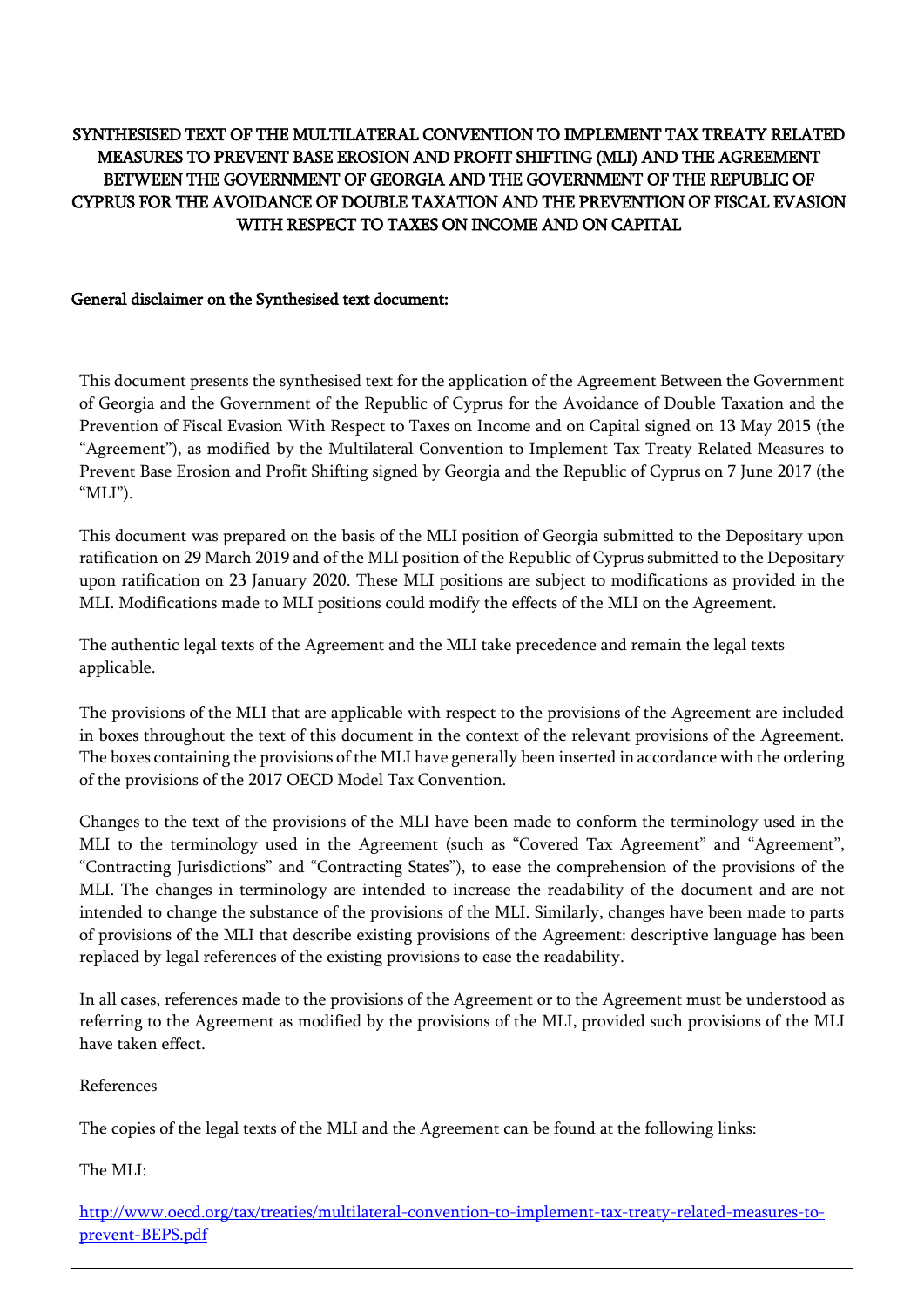### In Georgia: <https://mof.ge/en/5128>

The MLI position of Georgia submitted to the Depositary upon ratification on 29 March 2019 and of the MLI position of the Republic of Cyprus submitted to the Depositary upon ratification on 23 January 2020 and of can be found on the **MLI Depositary (OECD)** webpage [\(http://www.oecd.org/tax/treaties/beps-mli](http://www.oecd.org/tax/treaties/beps-mli-signatories-and-parties.pdf)[signatories-and-parties.pdf\)](http://www.oecd.org/tax/treaties/beps-mli-signatories-and-parties.pdf).

# Disclaimer on the entry into effect of the provisions of the MLI

The provisions of the MLI applicable to this Agreement do not take effect on the same dates as the original provisions of the Agreement. Each of provisions of the MLI could take effect on different dates, depending on the types of taxes involved (taxes withheld at source or other taxes levied) and on the choices made by Georgia and the Republic of Cyprus in their MLI positions.

Dates of the deposit of instruments of ratification, acceptance or approval: 29 March 2019 for Georgia and 23 January 2020 for the Republic of Cyprus.

Entry into force of the MLI: 1 July 2019 for Georgia and 1 May 2020 for the Republic of Cyprus.

Unless it is stated otherwise elsewhere in this document, the provisions of the MLI have effect with respect to the Agreement:

- with respect to taxes withheld at source on amounts paid or credited to non-residents, where the event giving rise to such taxes occurs on or after 1 January 2021;
- with respect to all other taxes levied by each Contracting State, for taxes levied with respect to taxable periods beginning on or after1 November 2020.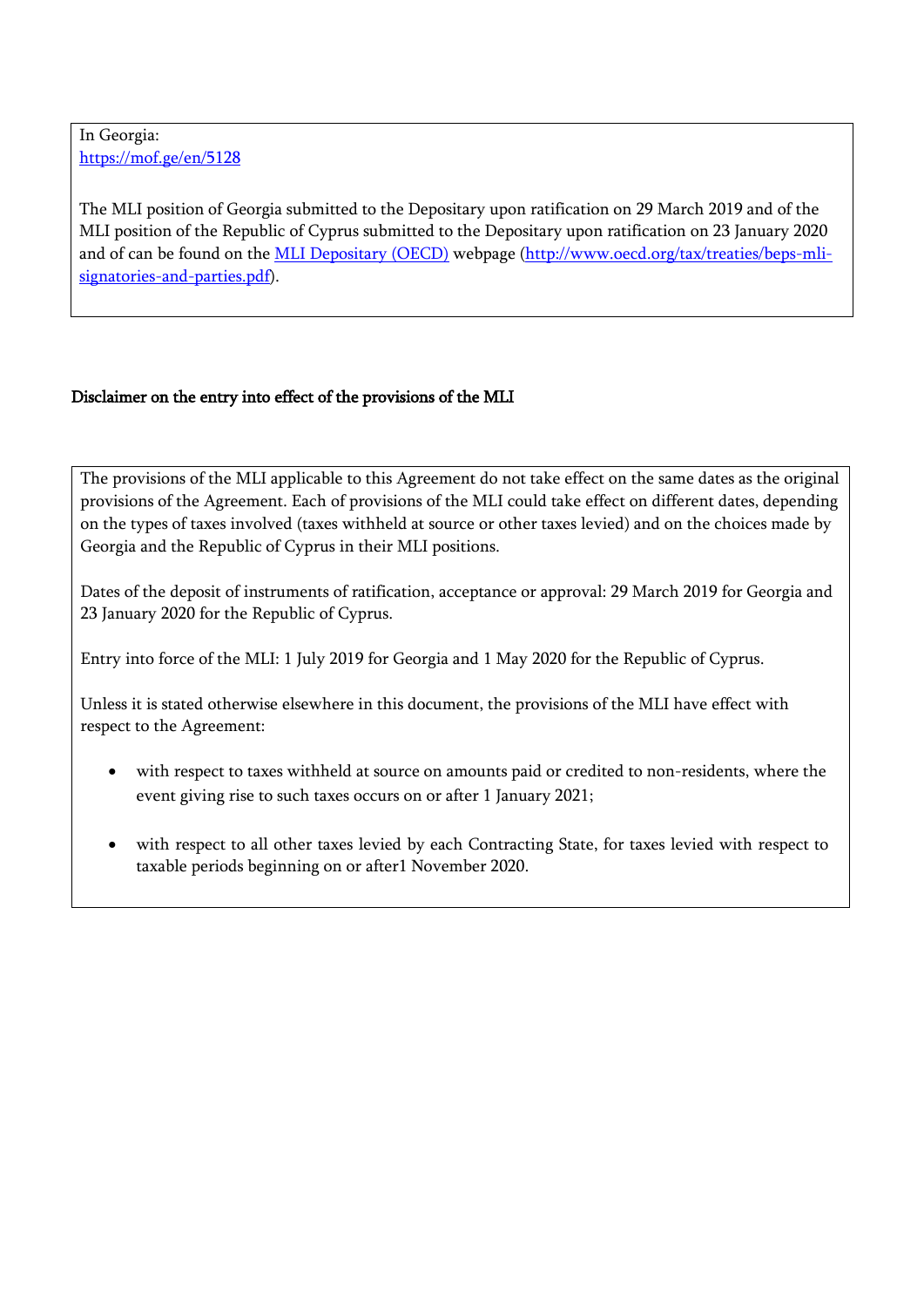# AGREEMENT BETWEEN THE GOVERNMENT OF GEORGIA AND THE GOVERNMENT OF THE REPUBLIC OF CYPRUS FOR THE AVOIDANCE OF DOUBLE TAXATIONAND THE PREVENTION OF FISCAL EVASION WITH RESPECT TO TAXES ON INCOME AND ON CAPITAL

The Government of Georgia and the Government of the Republic of Cyprus,

[REPLACED by paragraph 1 of Article 6 of the MLI] [desiring to promote andstrengthen the economic, cultural and scientific relations by concluding an Agreement for theavoidance of double taxation and the prevention of fiscal evasion with respect to taxes on incomeand on capital,]

The following paragraph 1 and paragraph 3 of Article 6 of the MLI replace the text referring to an intent to eliminate double taxation in the preamble of this Agreement:

# ARTICLE 6 OF THE MLI – PURPOSE OF A COVERED TAX AGREEMENT

Desiring to further develop their economic relationship and to enhance their co-operation in tax matter,

Intending to eliminate double taxation with respect to the taxes covered by this Agreement without creating opportunities for non-taxation or reduced taxation through tax evasion or avoidance (including through treaty-shopping arrangements aimed at obtaining reliefs provided in this Agreement for the indirect benefit of residents of third jurisdictions),

Have agreed as follows: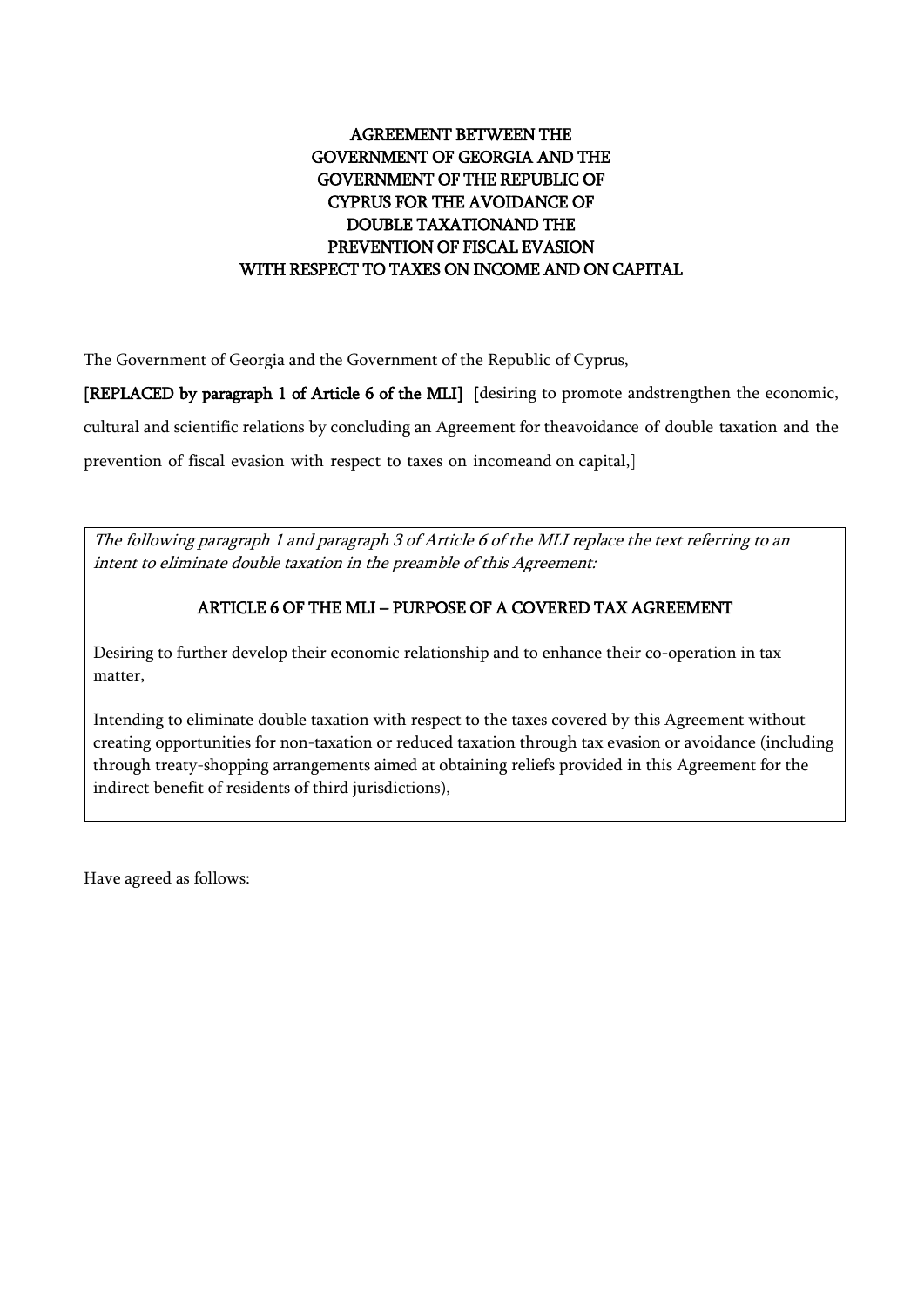# Article 1 PERSONS COVERED

This Agreement shall apply to persons who are residents of one or both of the Contracting States.

# Article 2

### TAXES COVERED

1. This Agreement shall apply to taxes on income and on capital imposed on behalf of aContracting State or its local authorities, irrespective of the manner in which they are levied.

2. There shall be regarded as taxes on income and on capital all taxes imposed on total income, on total capital, or on elements of income or of capital, including taxes on gains from the alienation of movable or immovable property, as well as taxes on capital appreciation.

3. The existing taxes to which this Agreement shall apply are in particular:

- a) in Georgia:
	- (i) income tax;
	- (ii) profit tax; and
	- (iii) property tax;

(hereinafter referred to as "Georgian Tax").

- b) in Cyprus:
	- (i) the income tax;
	- (ii) the corporate income tax;
	- (iii) the special contribution for the Defence of the Republic;
	- (iv) the capital gains tax; and
	- (v) the immovable property tax;

(hereinafter referred to as "Cyprus Tax").

4. This Agreement shall also apply to any identical or substantially similar taxes that are imposedafter the date of signature of this Agreement in addition to, or in place of, the existing taxes. The competent authorities of the Contracting States shall notify each other of any significant changes thathave been made in their respective taxation laws.

# Article 3

### GENERAL DEFINITIONS

1. For the purposes of this Agreement, unless the context otherwise requires:

a) the term "Georgia" means the territory defined by Georgian legislation, including land territory, its subsoil and the air space above it, internal waters and territorial sea, the sea bed, its subsoil and the air space above them, in respect of which Georgia exercises its jurisdiction and sovereignty, as well as the contiguous zone, the exclusive economic zone and continental shelf adjacent to its territorial sea, in respect of which Georgia may exercise its sovereign rights in accordance with the international law;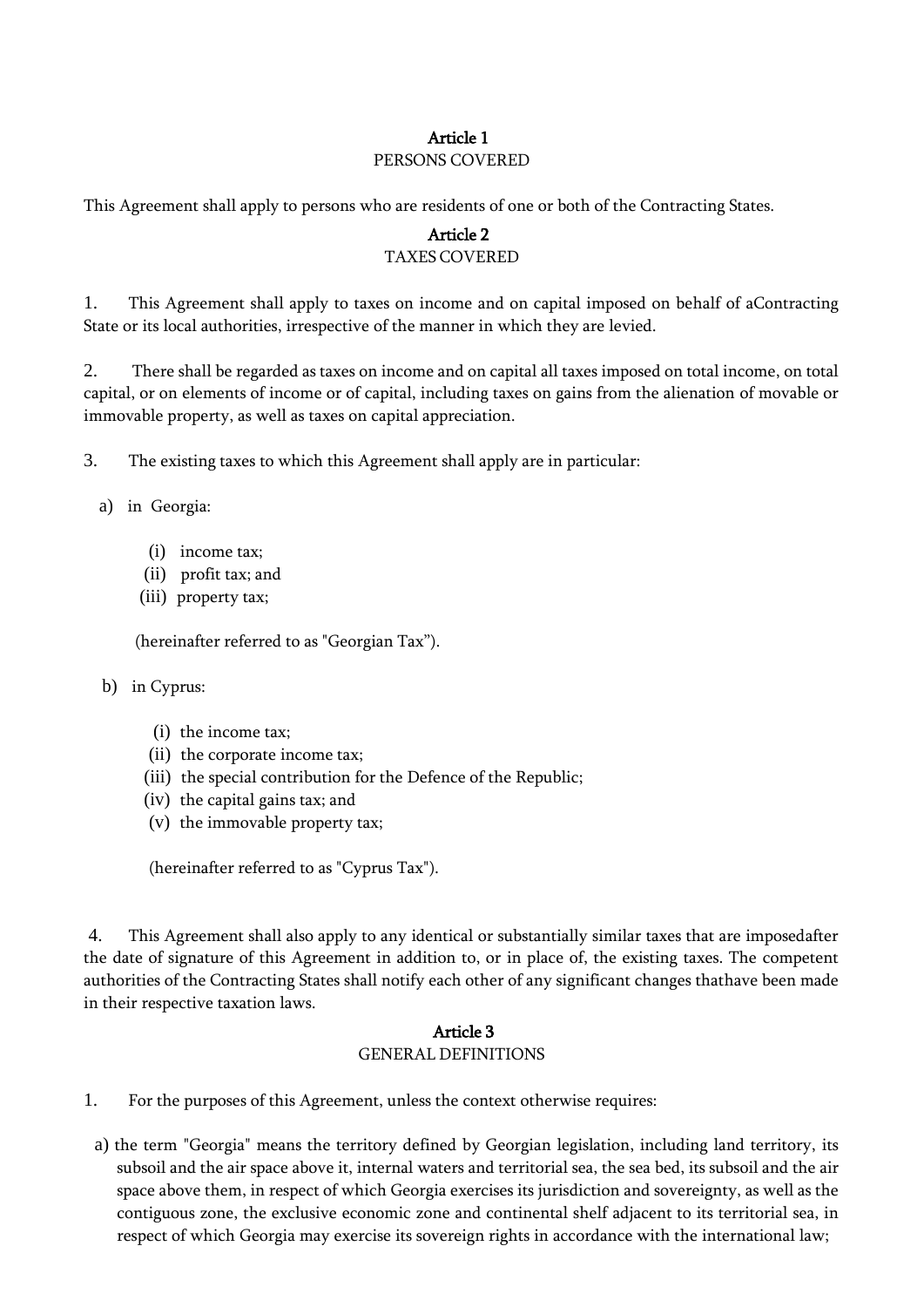- b) the term "Cyprus" means the Republic of Cyprus and, when used in a geographical sense, includes the national territory, the territorial sea thereof as well as any area outside the territorial sea, including the contiguous zone, the exclusive economic zone and the continental shelf, which has been or may hereafter be designated, under the laws of Cyprus and in accordance with international law, as an area within which Cyprus may exercise sovereign rights or jurisdiction;
- c) the terms "a Contracting State" and "the other Contracting State" mean Georgia or Cyprus, as the context requires;
- d) the term "person" includes an individual, a company and any other body of persons;
- e) the term "company" means any body corporate or any entity which is treated as a body corporate for tax purposes;
- f) the terms "enterprise of a Contracting State" and "enterprise of the other Contracting State" mean respectively an enterprise carried on by a resident of a Contracting State and an enter- prise carried on by a resident of the other Contracting State;
- g) the term "international traffic" means any transport by a ship or aircraft operated by an enterprise of a Contracting State, except when the ship or aircraft is operated solely between places in the other Contracting State;
- h) the term "competent authority" means:
	- (i) in the case of Georgia, the Ministry of Finance or its authorised representative;
	- (ii) in the case of Cyprus, the Minister of Finance or his authorised representative.
- i) the term "national" means:
	- (i) any individual possessing the citizenship of a Contracting State ;
	- (ii) any legal person, or association deriving its status as such from the laws in force in that Contracting State.
- j) the term "enterprise" applies to the carrying on of any business;
- k) the term "business" includes the performance of professional services and of other activities of an independent character.

2. As regards the application of this Agreement at any time by a Contracting State, any term not defined therein shall, unless the context otherwise requires, have the meaning that it has at that time under the law of that State for the purposes of the taxes to which this Agreement applies, any meaning under the applicable tax laws of that State prevailing over a meaning given to the term under other laws of that State.

### Article 4

### RESIDENT

1. For the purposes of this Agreement, the term "resident of a Contracting State" means any person who, under the laws of that State, is liable to tax therein by reason of his domicile, residence, place of registration, place of management or any other criterion of a similar nature and also includesthat State or local authority thereof. This term, however, does not include any person who is liable totax in that State in respect only of income from sources in that State or capital situated therein.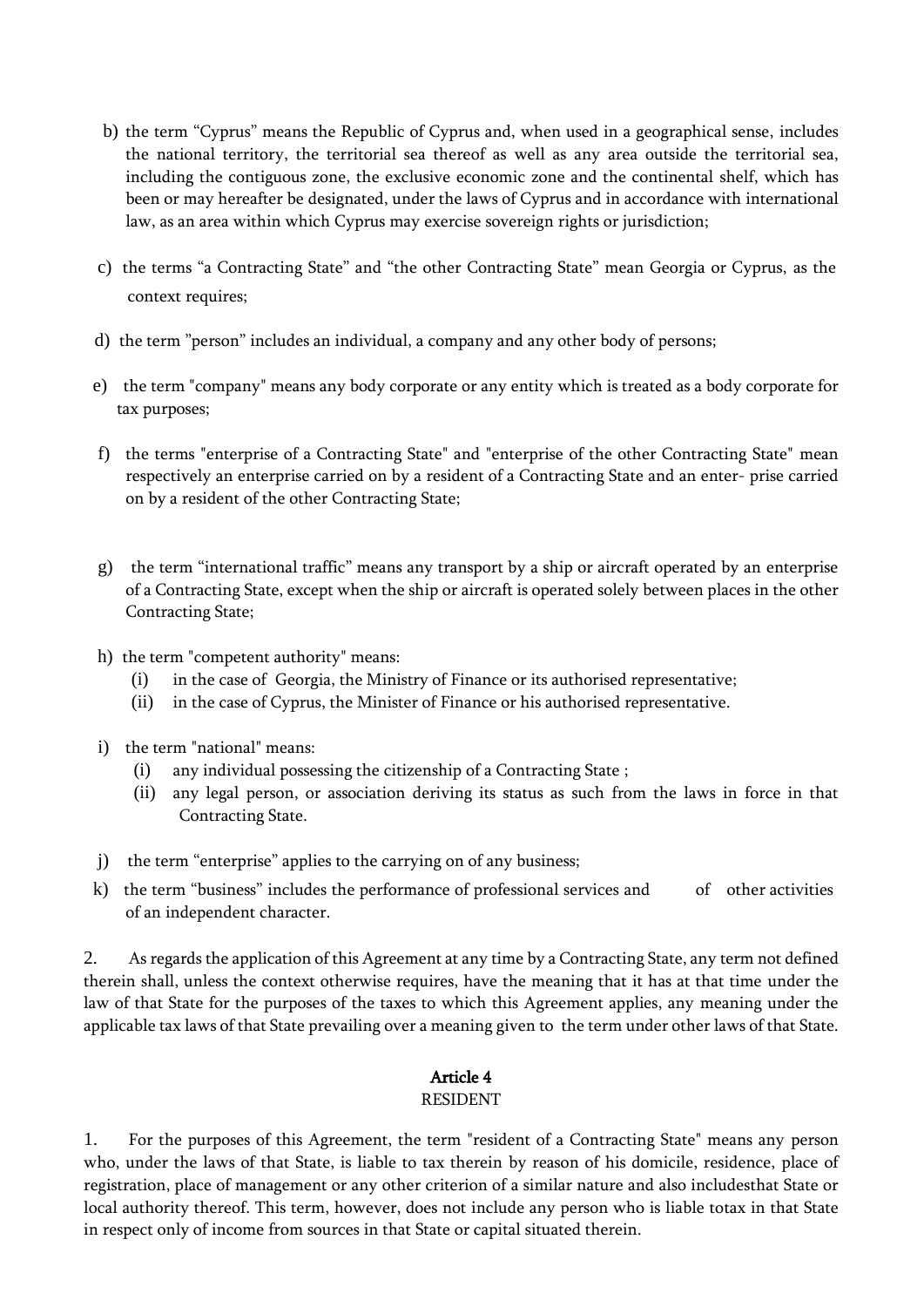2. Where by reason of the provisions of paragraph 1 of this Article an individual is a resident of both Contracting States, then his status shall be determined as follows:

- a) he shall be deemed to be a resident only of the Contracting State in which he has a permanent home available to him; if he has a permanent home available to him in both States, he shall be deemed to be a resident only of the State with which his personal and economic relations are closer (centre of vital interests);
- b) if the State in which he has his centre of vital interests cannot be determined, or if he has not a permanent home available to him in either State, he shall be deemed to be a resident only of the State in which he has an habitual abode;
- c) if he has an habitual abode in both States or in neither of them, he shall be deemed to be a resident only of the State of which he is a national;
- d) if he is a national of both States or of neither of them, the competent authorities of the Contracting States shall settle the question by mutual agreement.

3. Where by reason of the provisions of paragraph 1 of this Article a person other than an individual is a resident of both Contracting States, then it shall be deemed to be a resident only of theState in which its place of effective management is situated.

### Article 5

### PERMANENT ESTABLISHMENT

1. For the purposes of this Agreement, the term "permanent establishment" means a fixed place of business through which the business of an enterprise is wholly or partly carried on.

2. The term "permanent establishment" includes especially:

- a) a place of management;
- b) a branch;
- c) an office;
- d) a factory;
- e) a workshop and
- f) a mine, an oil or gas well, a quarry or any other place of extraction, exploration or exploitation of natural resources.

3. A building site, construction or installation project or any supervisory activities in connection therewith, constitute a permanent establishment only if such site, project or supervisory activities lastmore than nine months.

4. Notwithstanding the preceding provisions of this Article, the term "permanent establishment" shall be deemed not to include:

a) the use of facilities solely for the purpose of storage, display or delivery of goods or merchandise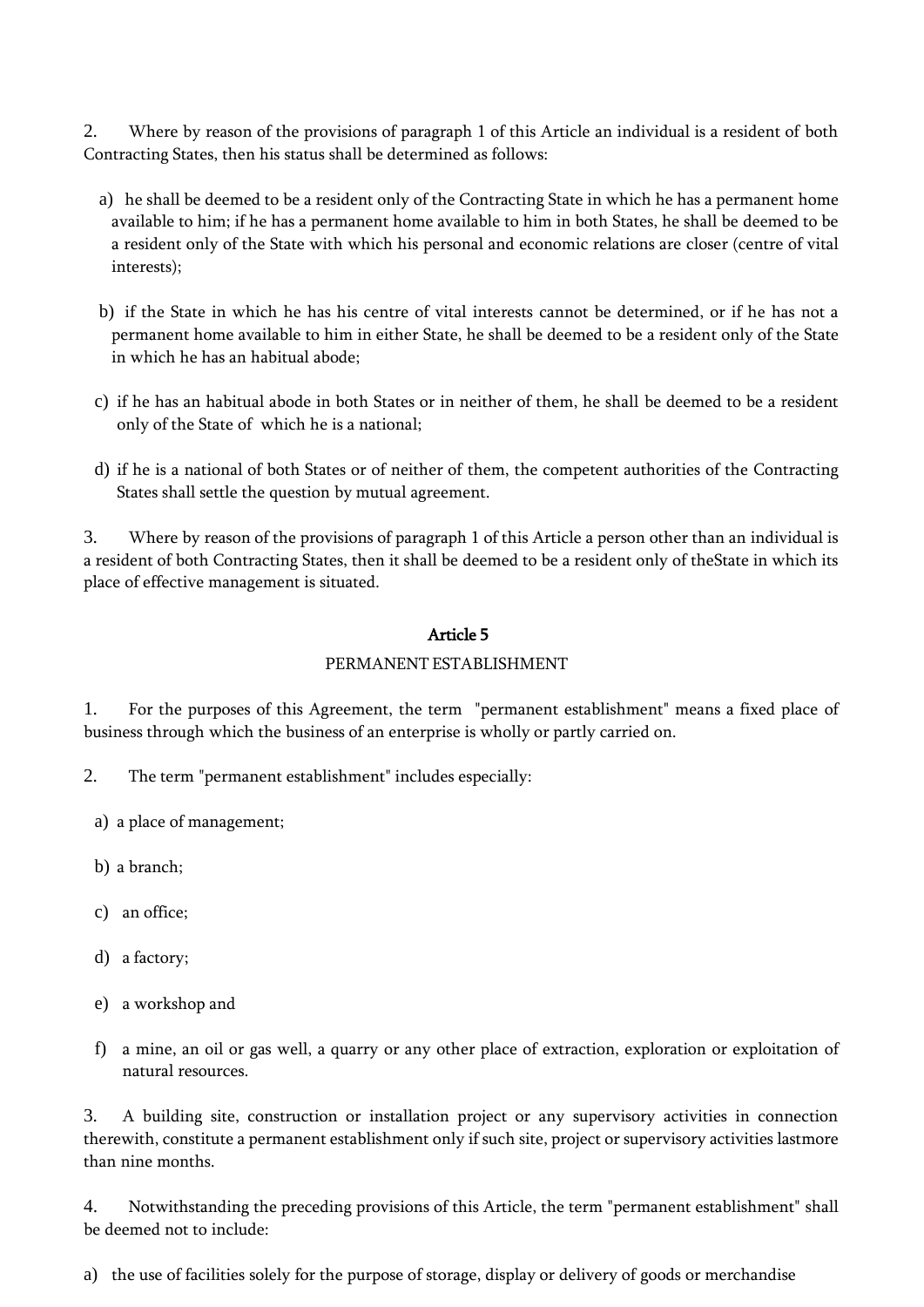belonging to the enterprise;

- b) the maintenance of a stock of goods or merchandise belonging to the enterprise solely for the purpose of storage, display or delivery;
- c) the maintenance of a stock of goods or merchandise belonging to the enterprise solely for the purpose of processing by another enterprise;
- d) the maintenance of a fixed place of business solely for the purpose of purchasing goods or merchandise, or of collecting information, for the enterprise;
- e) the maintenance of a fixed place of business solely for the purpose of carrying on, for the enterprise, any other activity of a preparatory or auxiliary character;
- f) the maintenance of a fixed place of business solely for any combination of activities mentioned in subparagraphs  $a$ ) to  $e$ ) of this paragraph, provided that the overall activity of the fixed place of business resulting from this combination is of a preparatory or auxiliary character.

5. Notwithstanding the provisions of paragraphs 1 and 2 of this Article, where a person -other than an agent of an independent status to whom paragraph 6 of this Article applies- is acting on behalf of an enterprise and has, and habitually exercises, in a Contracting State an authority to conclude contracts in the name of the enterprise, that enterprise shall be deemed to have a permanentestablishment in that State in respect of any activities which that person undertakes for the enterprise, unless the activities of such person are limited to those mentioned in paragraph 4 of this Article which, if exercised through a fixed place of business, would not make this fixed place of business a permanent establishment under the provisions of that paragraph.

6. An enterprise of a Contracting State shall not be deemed to have a permanent establishment in the other Contracting State merely because it carries on business in that State through a broker, general commission agent or any other agent of an independent status, provided that such personsare acting in the ordinary course of their business.

7. The fact that a company which is a resident of a Contracting State controls or is controlled by a company which is a resident of the other Contracting State, or which carries on business in that otherState (whether through a permanent establishment or otherwise), shall not of itself constitute either company a permanent establishment of the other.

### Article 6

### INCOME FROM IMMOVABLE PROPERTY

1. Income derived by a resident of a Contracting State from immovable property (including income from agriculture or forestry) situated in the other Contracting State may be taxed in that other State.

2. The term "immovable property" shall have the meaning which it has under the law of the Contracting State in which the property in question is situated. The term shall in any case include property accessory to immovable property, livestock and equipment used in agriculture and forestry, rights to which the provisions of general law respecting landed property apply, usufruct of immovable property and rights to variable or fixed payments as consideration for the working of, or the right to work, mineral deposits, sources and other natural resources; ships and aircraft shall notbe regarded as immovable property.

3. The provisions of paragraph 1 of this Article shall apply to income derived from the direct use, letting, or use in any other form of immovable property.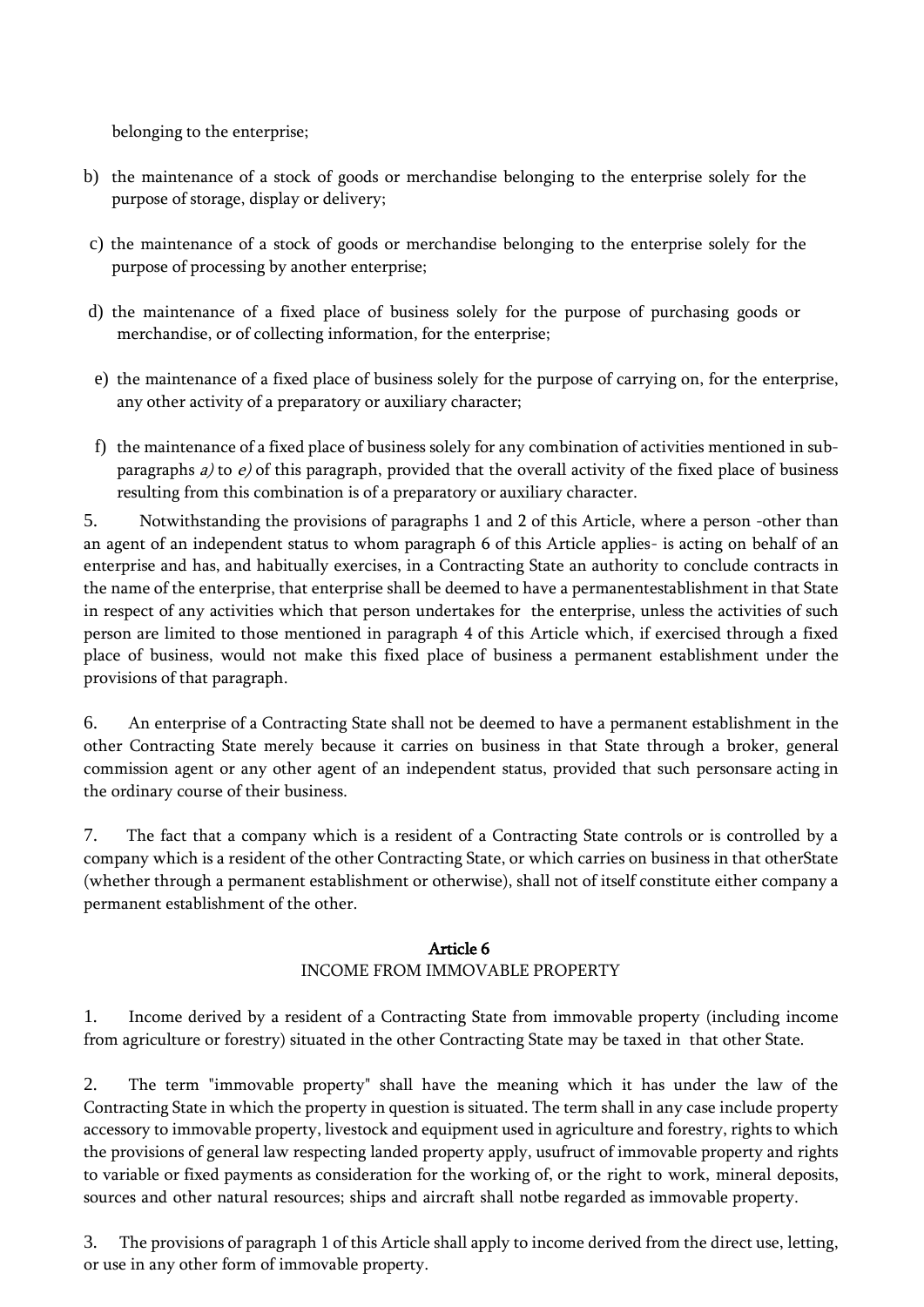4. The provisions of paragraphs 1 and 3 of this Article shall also apply to the income from immovable property of an enterprise.

### Article 7

### BUSINESS PROFITS

1. The profits of an enterprise of a Contracting State shall be taxable only in that State unless the enterprise carries on business in the other Contracting State through a permanent establishment situated therein. If the enterprise carries on business as aforesaid, the profits of the enterprise may be taxed in the other State but only so much of them as is attributable to that permanent establishment.

2. Subject to the provisions of paragraph 3 of this Article, where an enterprise of a Contracting State carries on business in the other Contracting State through a permanent establishment situated therein, there shall in each Contracting State be attributed to that permanent establishment the profitswhich it might be expected to make if it were a distinct and separate enterprise engaged in the same or similar activities under the same or similar conditions and dealing wholly independently with the enterprise of which it is a permanent establishment.

3. In determining the profits of a permanent establishment, there shall be allowed as deductions expenses which are incurred for the purposes of the business of the permanent establishment,including executive and general administrative expenses so incurred, whether in the State in which the permanent establishment is situated or elsewhere.

4. No profits shall be attributed to a permanent establishment by reason of the mere purchase by that permanent establishment of goods or merchandise for the enterprise.

5. For the purposes of the preceding paragraphs, the profits to be attributed to the permanent establishment shall be determined by the same method year by year unless there is good and sufficient reason to the contrary.

6. Where profits include items of income which are dealt with separately in other Articles of this Agreement, then the provisions of those Articles shall not be affected by the provisions of this Article.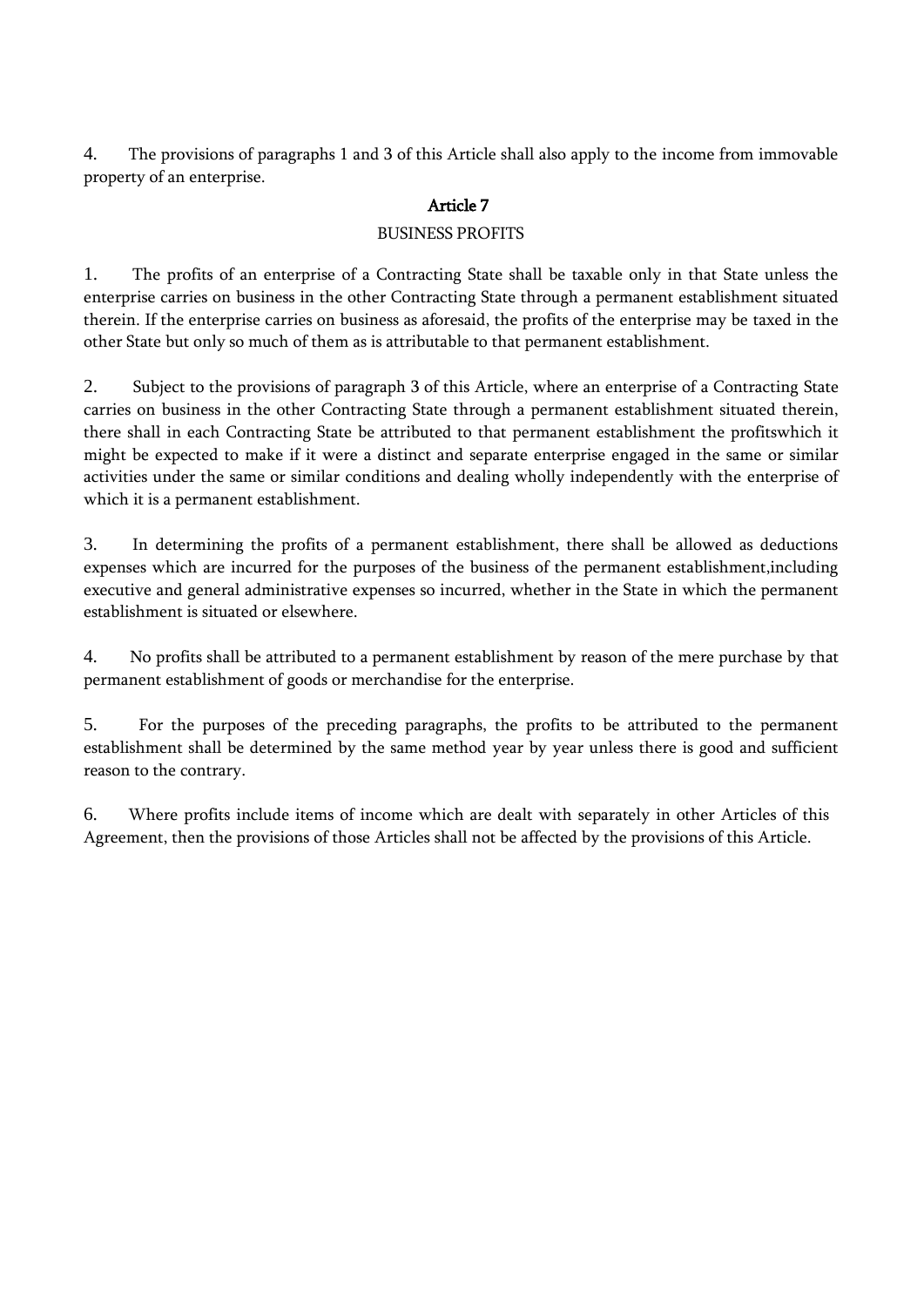#### SHIPPING AND AIR TRANSPORT

1. Profits of an enterprise of a Contracting State from the operation of ships or aircraft ininternational traffic shall be taxable only in that State.

2. For the purposes of this Article profits from the operation of ships or aircraft in internationaltraffic includes profits from:

a) the rental of ships or aircraft on a full (time or voyage) basis,

b) the rental of ships or aircraft on a bare-boat basis, and

c) the use, maintenance or rental of containers (including trailers, barges and related equipment used for the transport of containers).

3. The provisions of this Article shall also apply to profits from the participation in a pool, a joint business or an international operating agency.

### Article 9

#### ASSOCIATED ENTERPRISES

1. Where

a) an enterprise of a Contracting State participates directly or indirectly in the management, control or capital of an enterprise of the other Contracting State, or

b) the same persons participate directly or indirectly in the management, control or capitalof an enterprise of a Contracting State and an enterprise of the other Contracting State,

and in either case conditions are made or imposed between the two enterprises in their commercialor financial relations which differ from those which would be made between independent enterprises, then any profits which would, but for those conditions, have accrued to one of the enterprises, but, by reason of those conditions, have not so accrued, may be included in the profits ofthat enterprise and taxed accordingly.

2. Where a Contracting State includes in the profits of an enterprise of that State - and taxes accordingly - profits on which an enterprise of the other Contracting State has been charged to tax in that other State and the profits so included are profits which would have accrued to the enterprise of the first-mentioned State if the conditions made between the two enterprises had been those which would have been made between independent enterprises, then that other State shall make an appropriate adjustment to the amount of the tax charged therein on those profits. In determining suchadjustment, due regard shall be had to the other provisions of this Agreement and the competent authorities of the Contracting States shall if necessary consult each other.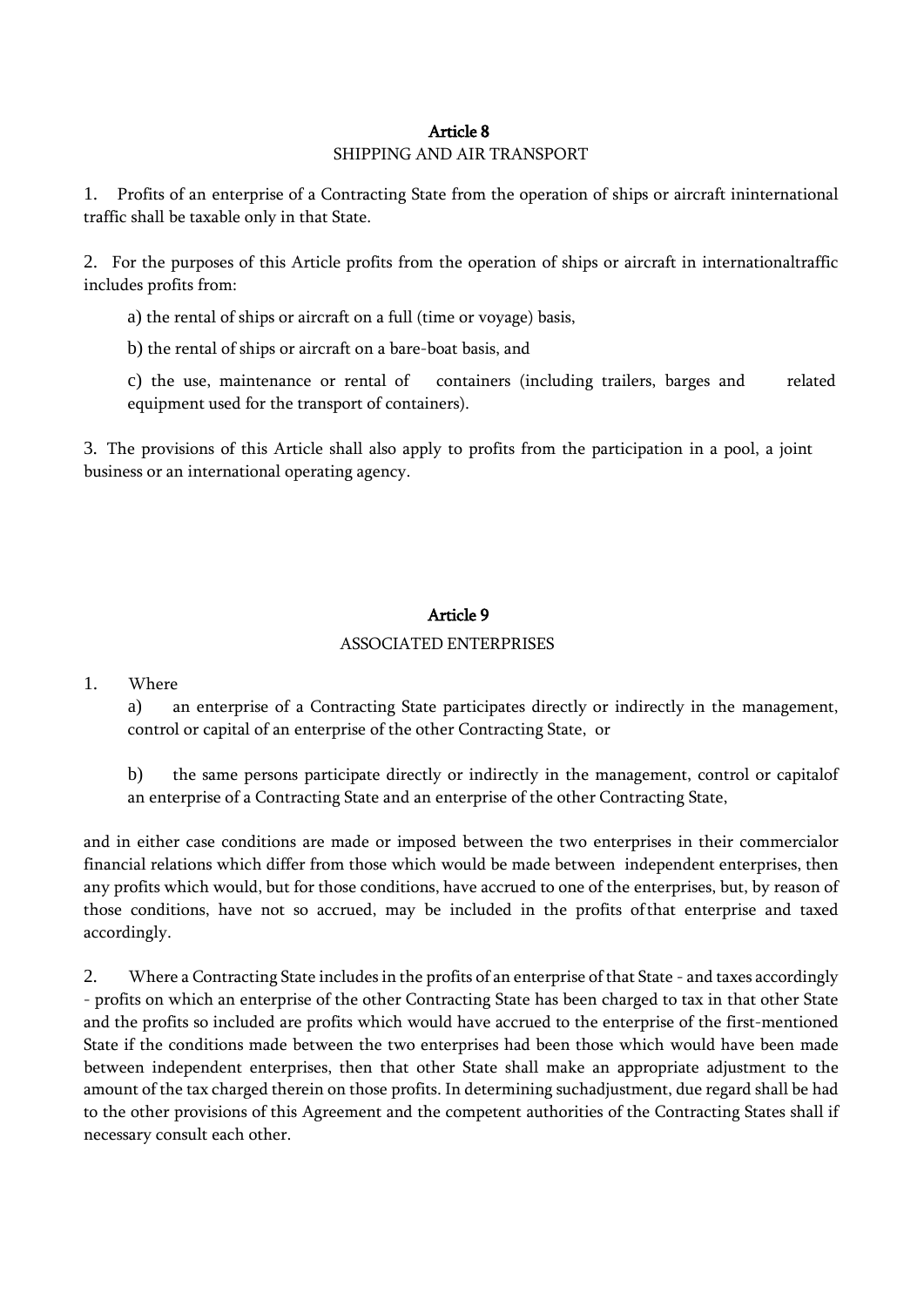# Article 10 DIVIDENDS

1. Dividends paid by a company which is a resident of a Contracting State to a resident of the other Contracting State shall be taxable only in that other State.

This paragraph shall not affect the taxation of the company in respect of the profits out of which the dividends are paid.

2. The term "dividends" as used in this Article means income from shares, mining shares, founders' shares or other rights, not being debt-claims, participating in profits, as well as income from other corporate rights which is subjected to the same taxation treatment as income from shares by the laws of the State of which the company making the distribution is a resident.

3. The provisions of paragraph 1 of this Article shall not apply if the beneficial owner of the dividends, being a resident of a Contracting State, carries on business in the other Contracting State of which the company paying the dividends is a resident through a permanent establishment situated therein, and the holding in respect of which the dividends are paid is effectively connected with such permanent establishment. In such case the provisions of Article 7 of this Agreement shall apply.

4. Where a company which is a resident of a Contracting State derives profits or income from the other Contracting State, that other State may not impose any tax on the dividends paid by the company, except insofar as such dividends are paid to a resident of that other State or insofar as the holding in respect of which the dividends are paid is effectively connected with a permanentestablishment situated in that other State, nor subject the company's undistributed profits to a tax on the company's undistributed profits, even if the dividends paid or the undistributed profits consist wholly or partly of profits or income arising in such other State.

# Article 11

### INTEREST

1. Interest arising in a Contracting State and paid to a resident of the other Contracting State shall be taxable only in that other State.

2. The term "interest" as used in this Article means income from debt-claims of every kind, whether or not secured by mortgage and whether or not carrying a right to participate in the debtor's profits, and in particular, income from government securities and income from bonds or debentures, including premiums and prizes attaching to such securities, bonds or debentures. Penalty charges for late payment shall not be regarded as interest for the purpose of this Article.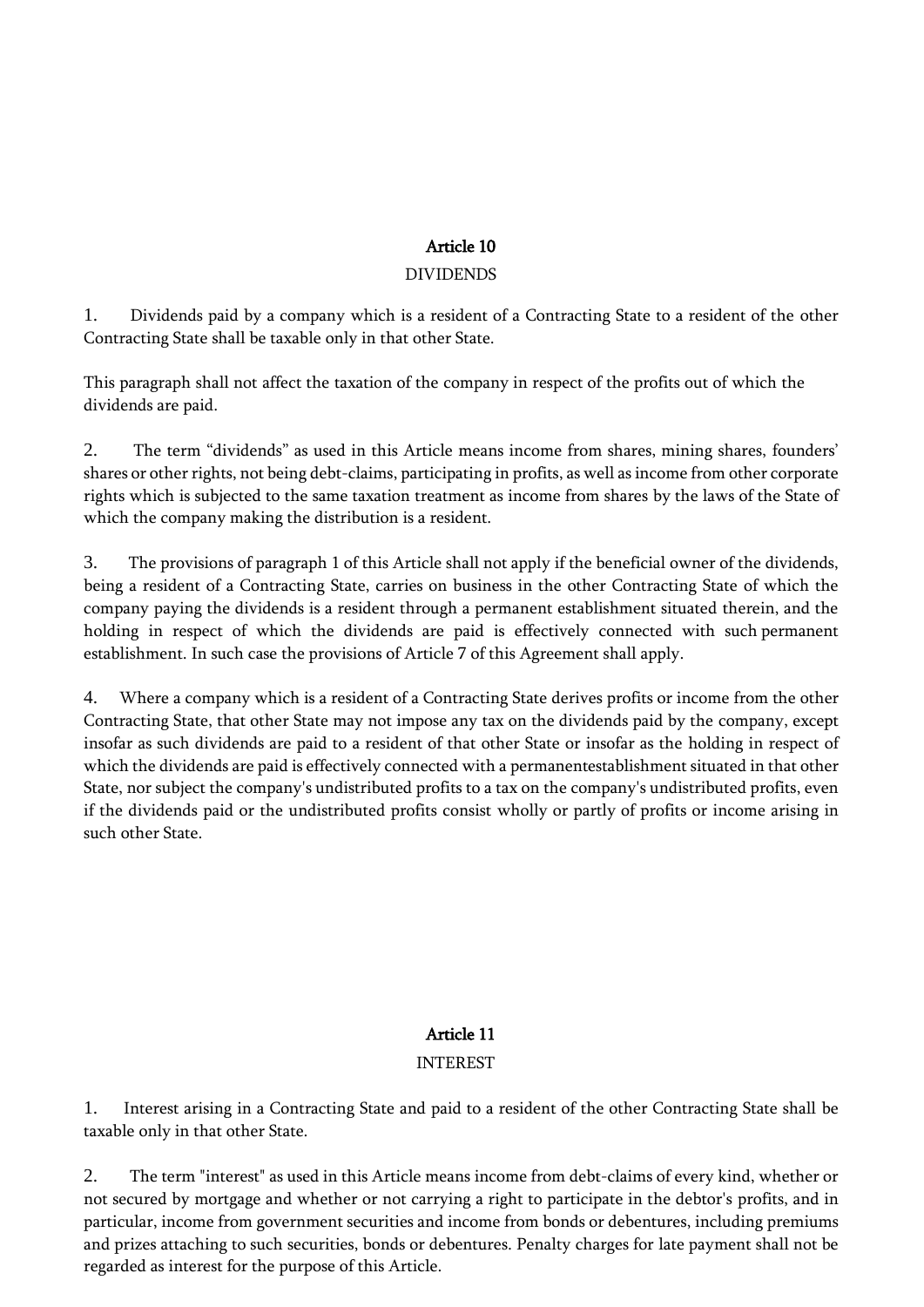3. The provisions of paragraph 1 of this Article shall not apply if the beneficial owner of the interest, being a resident of a Contracting State, carries on business in the other Contracting State in which the interest arises, through a permanent establishment situated therein, and the debt-claim in respect of which the interest is paid is effectively connected with such permanent establishment. In such case the provisions of Article 7 of this Agreement shall apply.

4. Interest shall be deemed to arise in a Contracting State when the payer is the Government of the State or a local authority thereof or a resident of that State. Where, however, the person paying the interest, whether he is a resident of a Contracting State or not, has in a Contracting State a permanentestablishment in connection with which the indebtedness on which the interest is paid was incurred, and such interest is borne by such permanent establishment, then such interest shall be deemed to arise in the State in which the permanent establishment is situated.

5. Where, by reason of a special relationship between the payer and the beneficial owner or betweenboth of them and some other person, the amount of the interest, having regard to the debt-claim for which it is paid, exceeds the amount which would have been agreed upon by the payer and the beneficial owner in the absence of such relationship, the provisions of this Article shall apply only tothe last-mentioned amount. In such case, the excess part of the payments shall remain taxable according to the laws of each Contracting State, due regard being had to the other provisions of this Agreement.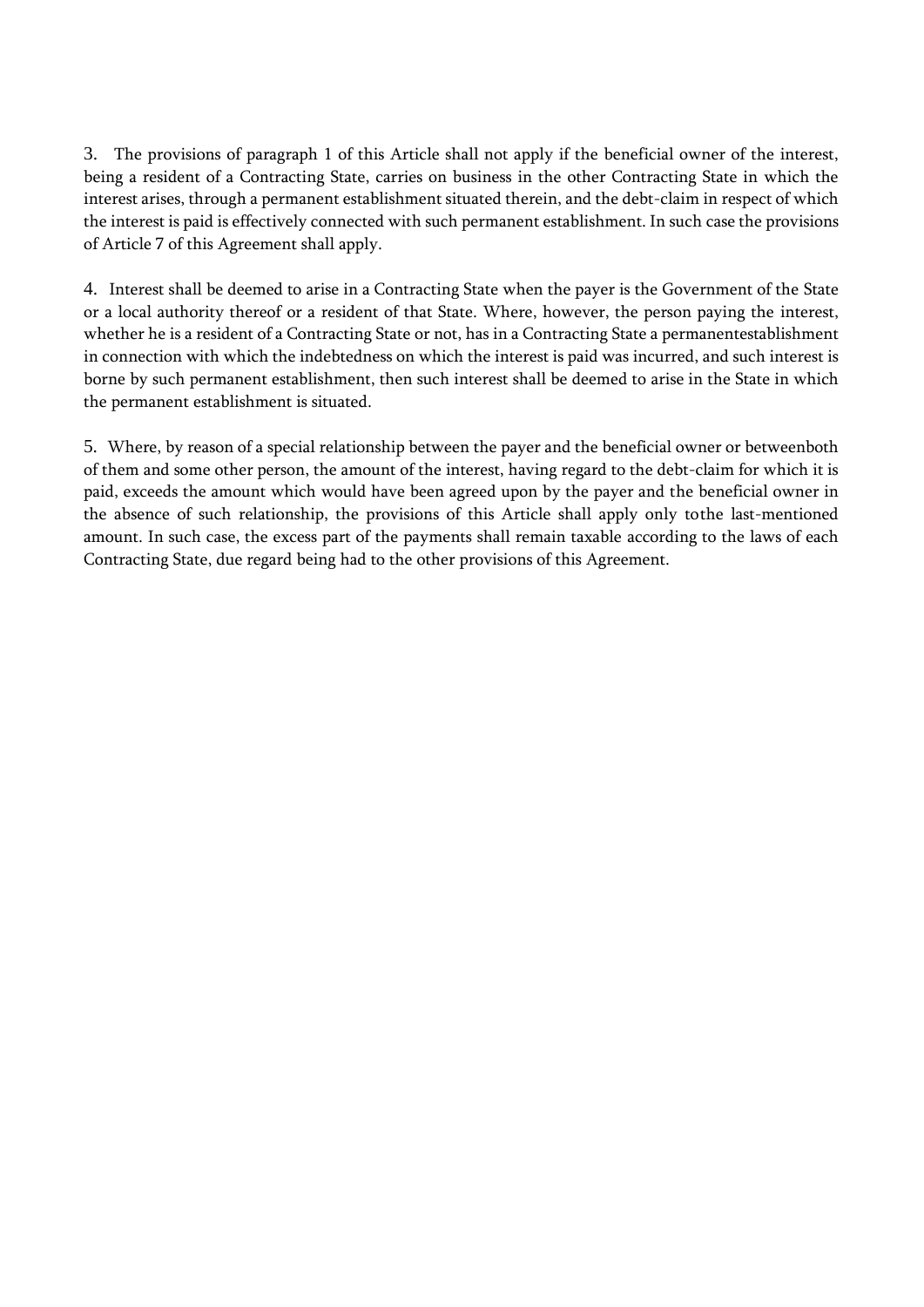### Article 12 ROYALTIES

1. Royalties arising in a Contracting State and beneficially owned by a resident of the other Contracting State shall be taxable only in that other State.

2. The term "royalties" as used in this Article means payments of any kind received as a consideration for the use of, or the right to use, any copyright of literary, artistic or scientific work including cinematograph films, computer software, any patent, trade mark, design or model, plan, secret formula or process, or for information concerning industrial, commercial or scientific experience.

3. The provisions of paragraph 1 of this Article shall not apply if the beneficial owner of the royalties, being a resident of a Contracting State, carries on business in the other Contracting State inwhich the royalties arise, through a permanent establishment situated therein, and the right orproperty in respect of which the royalties are paid is effectively connected with such permanent establishment. In such case the provisions of Article 7 of this Agreement shall apply.

4. Royalties shall be deemed to arise in a Contracting State when the payer is the Government of that Contracting State or a local authority thereof or a resident of the Contracting State. Where, however, the person paying the royalties, whether he is a resident of a Contracting State or not, hasin a Contracting State a permanent establishment in connection with which the liability to pay the royalties was incurred, and such royalties are borne by such permanent establishment, then such royalties shall be deemed to arise in the State in which the permanent establishment is situated.

5. Where, by reason of a special relationship between the payer and the beneficial owner or between both of them and some other person, the amount of the royalties, having regard to the use, right or information for which they are paid, exceeds the amount which would have been agreed upon by the payer and the beneficial owner in the absence of such relationship, the provisions of this Article shall apply only to the last-mentioned amount. In such case, the excess part of the payments shall remain taxable according to the laws of each Contracting State, due regard being had to the other provisions of this Agreement.

# Article 13

### CAPITAL GAINS

1. Gains derived by a resident of a Contracting State from the alienation of immovable property referred to in Article 6 of this Agreement and situated in the other Contracting State may be taxed in that other State.

2. Gains from the alienation of movable property forming part of the business property of a permanent establishment which an enterprise of a Contracting State has in the other Contracting State including such gains from the alienation of such a permanent establishment (alone or with the whole enterprise),may be taxed in that other State.

3. Gains derived by an enterprise of a Contracting State from the alienation of ships or aircraft operated in international traffic, or movable property pertaining to the operation of such ships or aircraft, shall be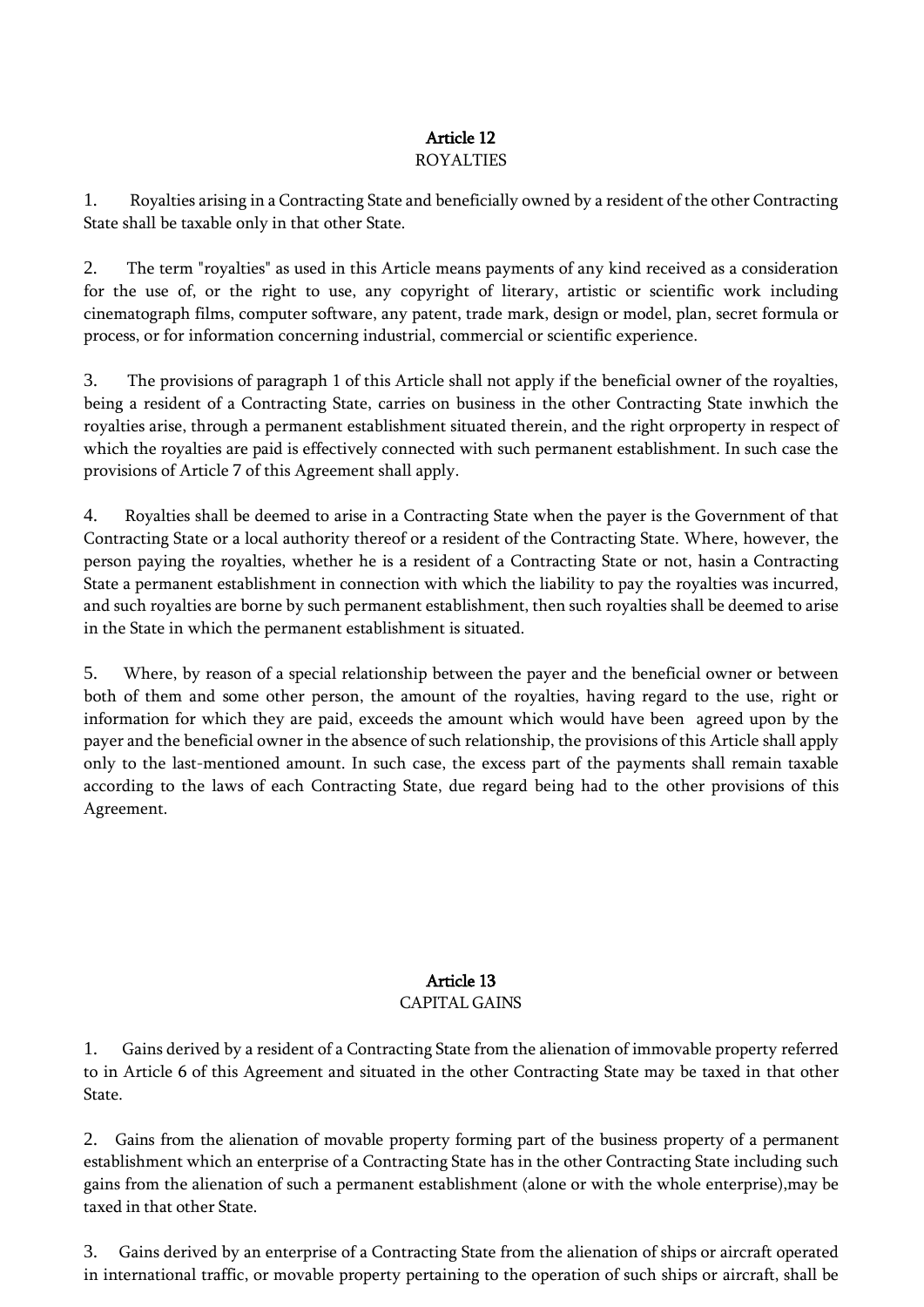taxable only in that State.

4. Gains from the alienation of any property other than that referred to in paragraphs 1, 2 and 3 of this Article shall be taxable only in the Contracting State of which the alienator is a resident.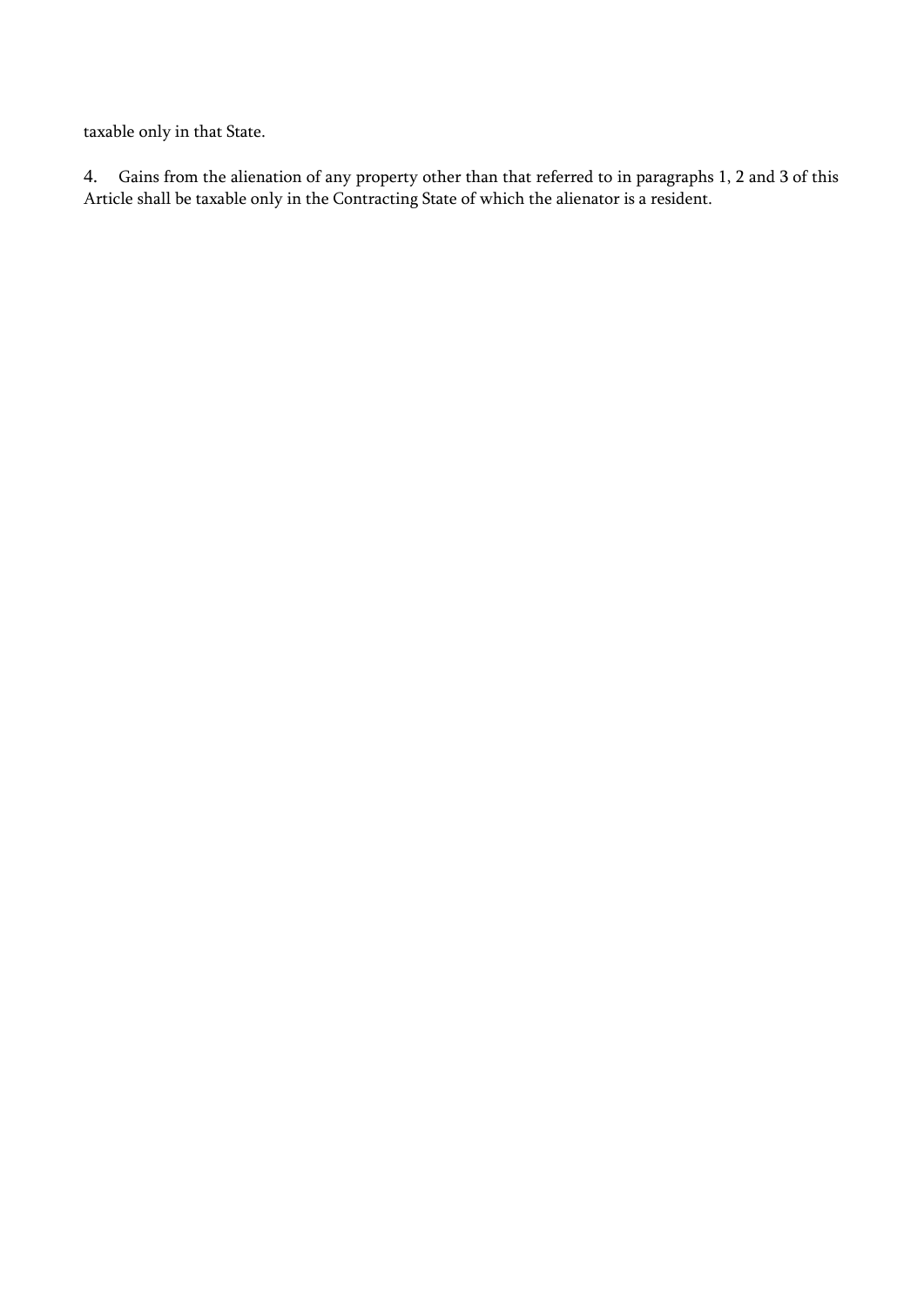### Article 14 INCOME FROM EMPLOYMENT

1. Subject to the provisions of Articles 15, 17, 18 and 19 of this Agreement, salaries, wages and other similar remuneration derived by a resident of a Contracting State in respect of an employment shall be taxable only in that State unless the employment is exercised in the other Contracting State. If the employment is so exercised, such remuneration as is derived there from may be taxed in that other State.

2. Notwithstanding the provisions of paragraph 1 of this Article, remuneration derived by a residentof a Contracting State in respect of an employment exercised in the other Contracting State shall be taxable only in the first-mentioned State if:

- a) the recipient is present in the other State for a period or periods not exceeding in the aggregate183 days in any twelve month period commencing or ending in the fiscal year concerned, and
- b) the remuneration is paid by, or on behalf of, an employer who is not a resident of the other State, and
- c) the remuneration is not borne by a permanent establishment which the employer has in the other State.

3. Notwithstanding the preceding provisions of this Article, remuneration derived in respect of an employment exercised aboard a ship or aircraft operated in international traffic by an enterprise of a Contracting State, shall be taxable only in that State.

### Article 15

#### DIRECTORS' FEES

Directors' fees and other similar payments derived by a resident of a Contracting State in his capacity as a member of the board of directors or other similar organ of a company which is a resident of the other Contracting State may be taxed in that other State.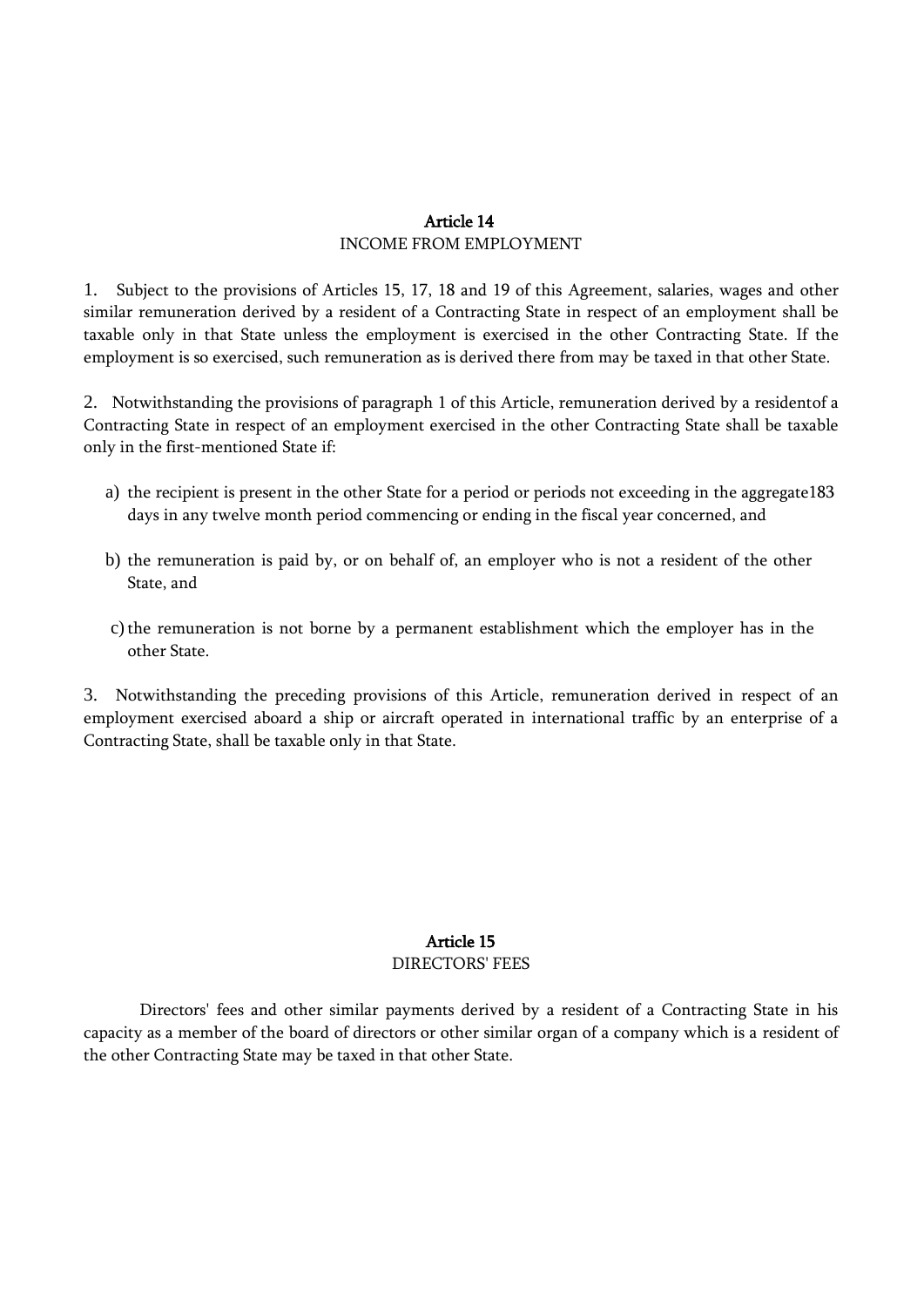### Article 16 ARTISTES AND SPORTSPERSONS

1. Notwithstanding the provisions of Articles 7 and 14 of this Agreement, income derived by a resident of a Contracting State as an entertainer, such as a theatre, motion picture, radio or television artiste, or a musician, or as a sportsman, from his personal activities as such exercised in the other Contracting State, may be taxed in that other State.

2. Where income in respect of personal activities exercised by an entertainer or a sportsman inhis capacity as such accrues not to the entertainer or sportsman himself but to another person, that income may, notwithstanding the provisions of Articles 7 and 14 of this Agreement, be taxed in the Contracting State in which the activities of the entertainer or sportsman are exercised.

3. The provisions of paragraphs 1 and 2 of this Article shall not apply to income derived from activities performed in a Contracting State by artistes or sportsmen if the visit to that State is wholly or mainly supported by public funds of one or both of the Contracting States or local authorities thereof. In such a case, the income is taxable only in the Contracting State in which the artiste or the sportsman is a resident.

### Article 17

### PENSIONS

Subject to the provisions of paragraph 2 of Article 18 of this Agreement, pensions and other similar remuneration paid to a resident of a Contracting State in consideration of past employment shall be taxable only in that State.

### Article 18

### GOVERNMENT SERVICE

1. a) Salaries, wages and other similar remuneration, other than a pension, paid by a Contracting State or a local authority thereof to an individual in respect of services rendered to that State orauthority shall be taxable only in that State;

b) However, such salaries, wages and other similar remuneration shall be taxable only in the other Contracting State if the services are rendered in that State and the individual is a resident of that State who:

(i) is a national of that State; or

(ii)did not become a resident of that State solely for the purpose of rendering theservices.

2. a) Any pension paid by, or out of funds created by, a Contracting State or a local authority thereof to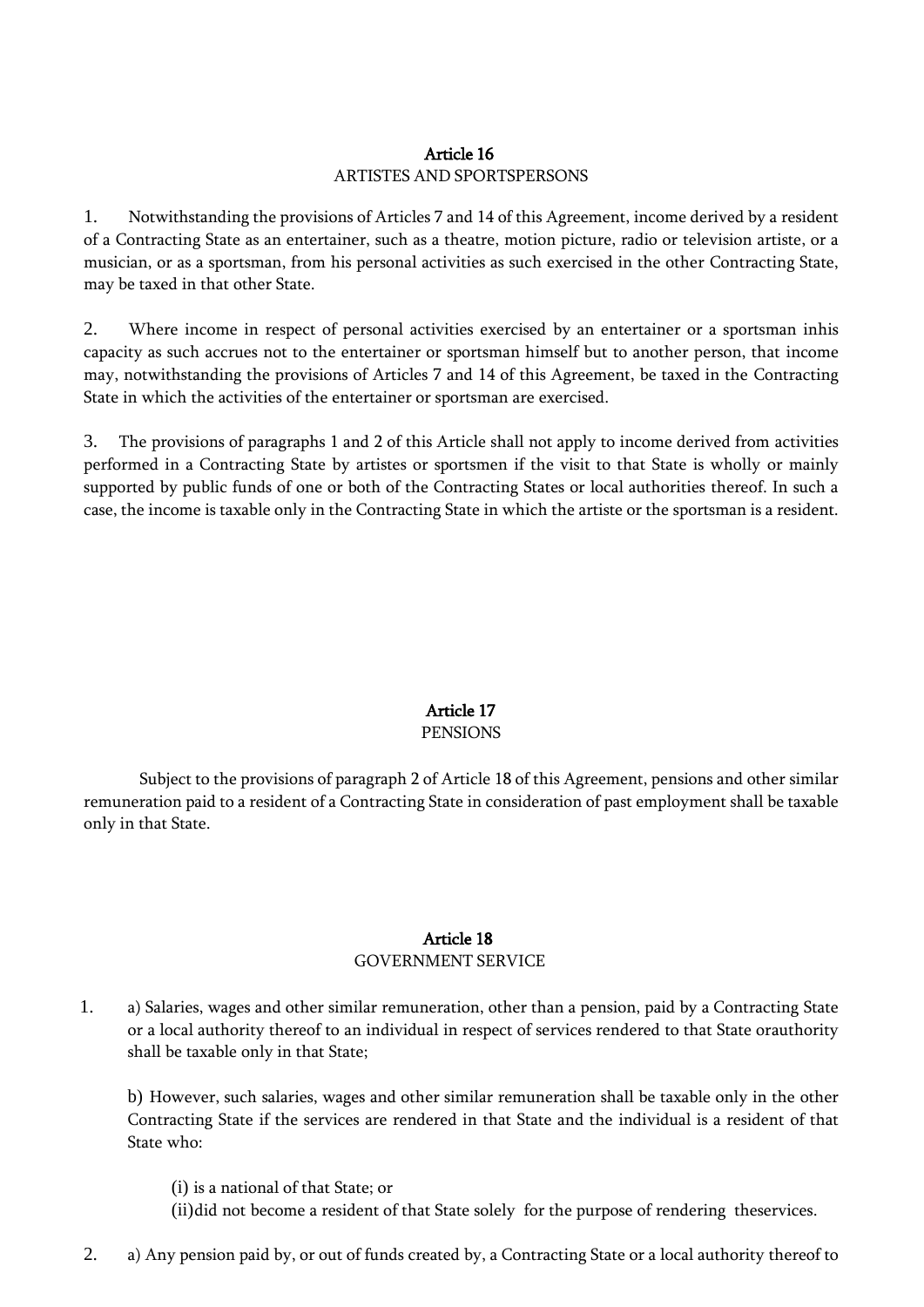an individual in respect of services rendered to that State or authority shall be taxable only in that State;

b) However, such pension shall be taxable only in the other Contracting State if the individual is a resident of, and a national of, that State.

3. The provisions of Articles 14, 15 16, and 17 of this Agreement shall apply to salaries, wagesand other similar remuneration, and to pensions, in respect of services rendered in connection with a business carried on by a Contracting State or a local authority thereof.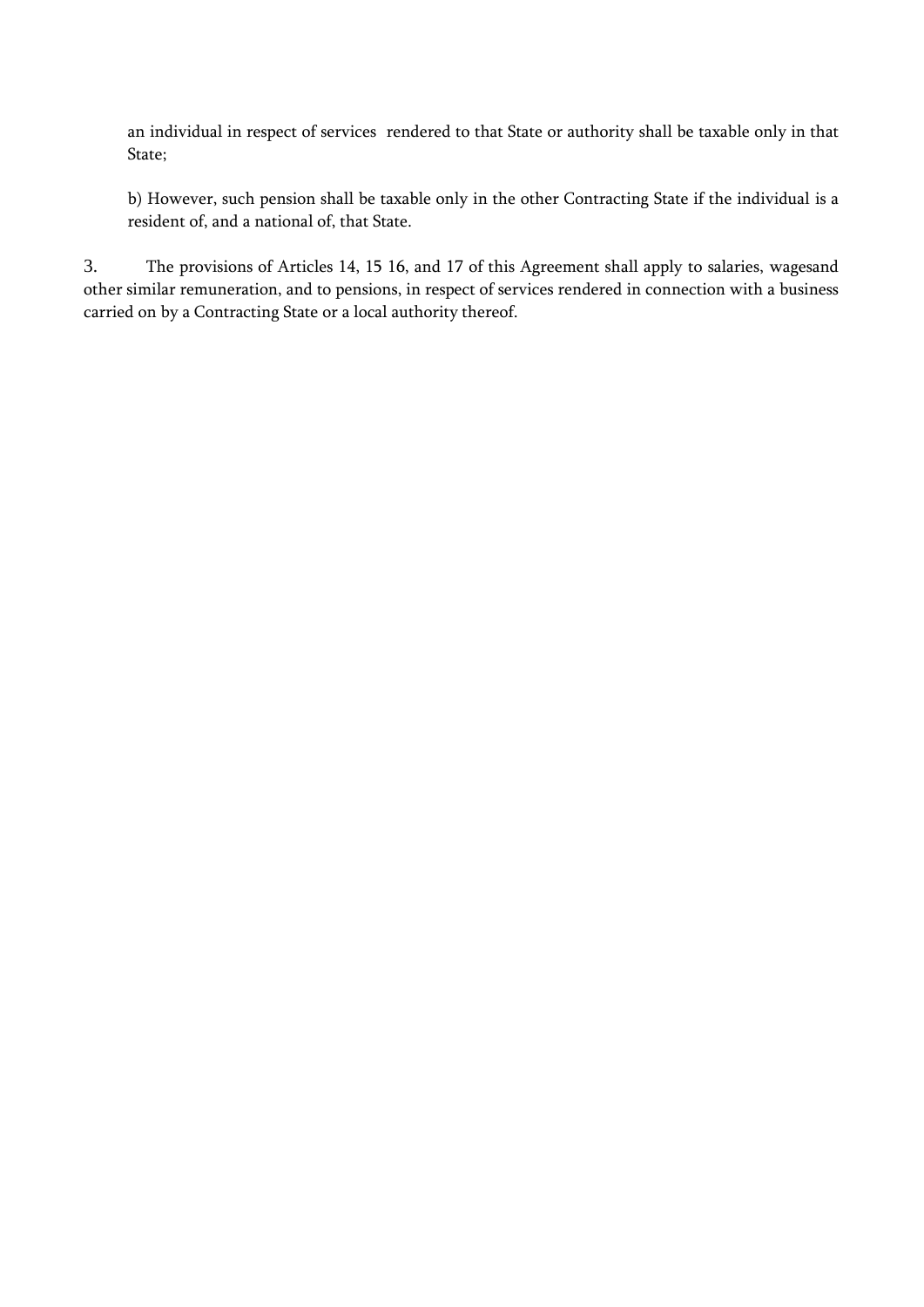### PROFESSORS, TEACHERS AND SCIENTIFIC RESEARCHERS

1. A professor, teacher or scientific researcher who visits one of the Contracting States for a period not exceeding two years for the purpose of teaching or engaging in research at a university, college, school or other establishment for teaching or research in that State, and who immediately before that visit was a resident of the other Contracting State, shall be taxable only in that other State on any remuneration for such teaching or research. However, this paragraph shall apply only for a periodnot exceeding two years from the date the individual first visits the first-mentioned State for such purpose.

2. The provisions of this Article shall apply to income from research only if such research is undertaken by the individual in the public interest and not primarily for the benefit of some other private person or persons.

#### Article 20 **STUDENTS**

Payments which a student or business apprentice who is or was immediately before visiting a Contracting State a resident of the other Contracting State and who is present in the first-mentioned State solely for the purpose of his education or training receives for the purpose of his maintenance, education or training shall not be taxed in that State, provided that such payments arise from sources outside that State.

### Article 21

### OTHER INCOME

1. Items of income of a resident of a Contracting State, wherever arising, not dealt with in the foregoing Articles of this Agreement shall be taxable only in that State.

2. The provisions of paragraph 1 of this Article shall not apply to income, other than income from immovable property as defined in paragraph 2 of Article 6 of this Agreement, if the recipient of such income, being a resident of a Contracting State, carries on business in the other Contracting State through a permanent establishment situated therein and the right or property in respect of which the income is paid is effectively connected with such permanent establishment. In such case the provisions of Article 7 of this Agreement shall apply.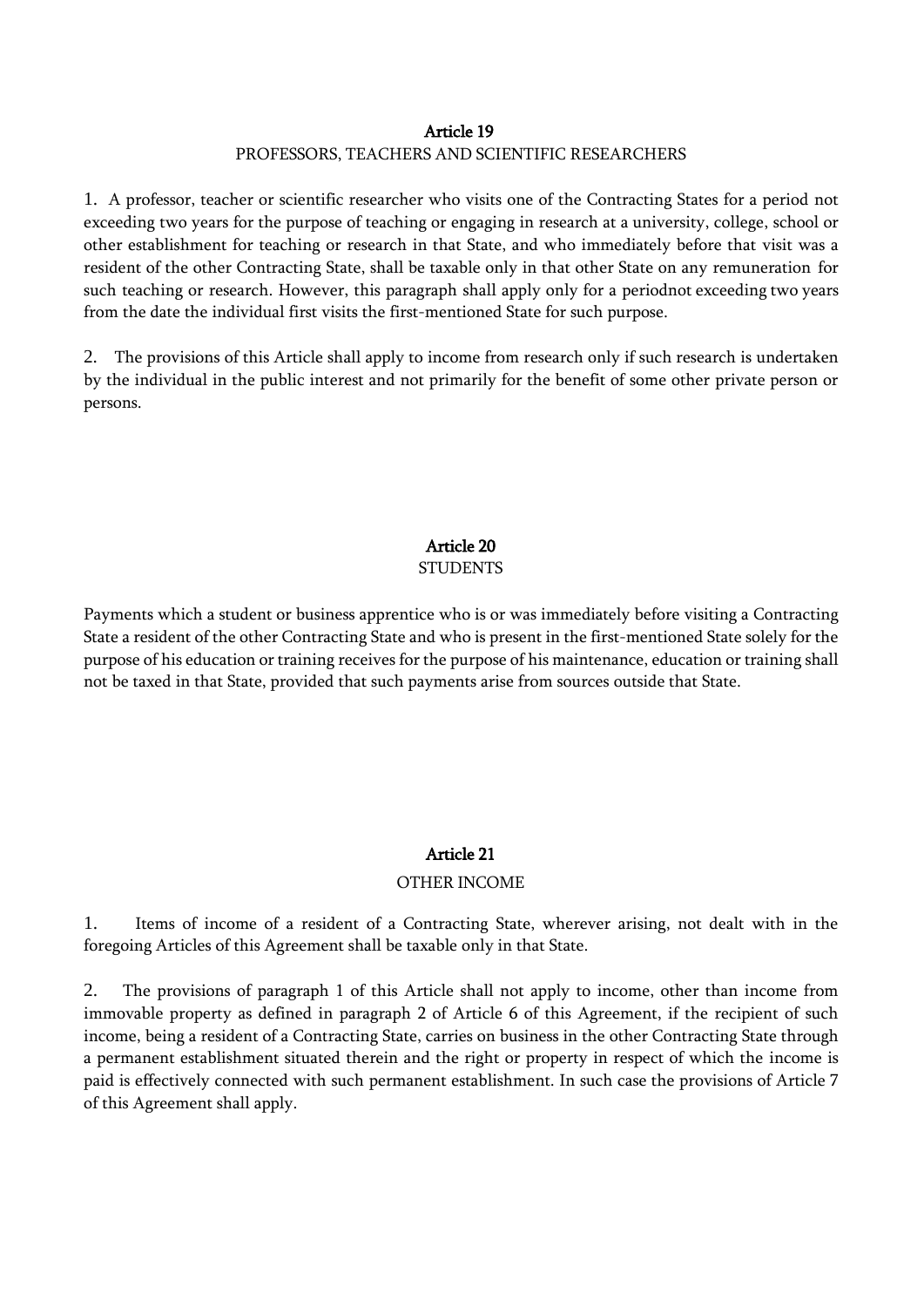### CAPITAL

1. Capital represented by immovable property referred to in Article 6 of this Agreement, owned by a resident of a Contracting State and situated in the other Contracting State, may be taxed in that other State.

2. Capital represented by movable property forming part of the business property of a permanent establishment which an enterprise of a Contracting State has in the other Contracting State may be taxed in that other State.

3. Capital represented by ships and aircraft operated in international traffic by an enterprise of a Contracting State and by movable property pertaining to the operation of such ships and aircraft,shall be taxable only in that Contracting State.

4. All other elements of capital of a resident of a Contracting State shall be taxable only in that State.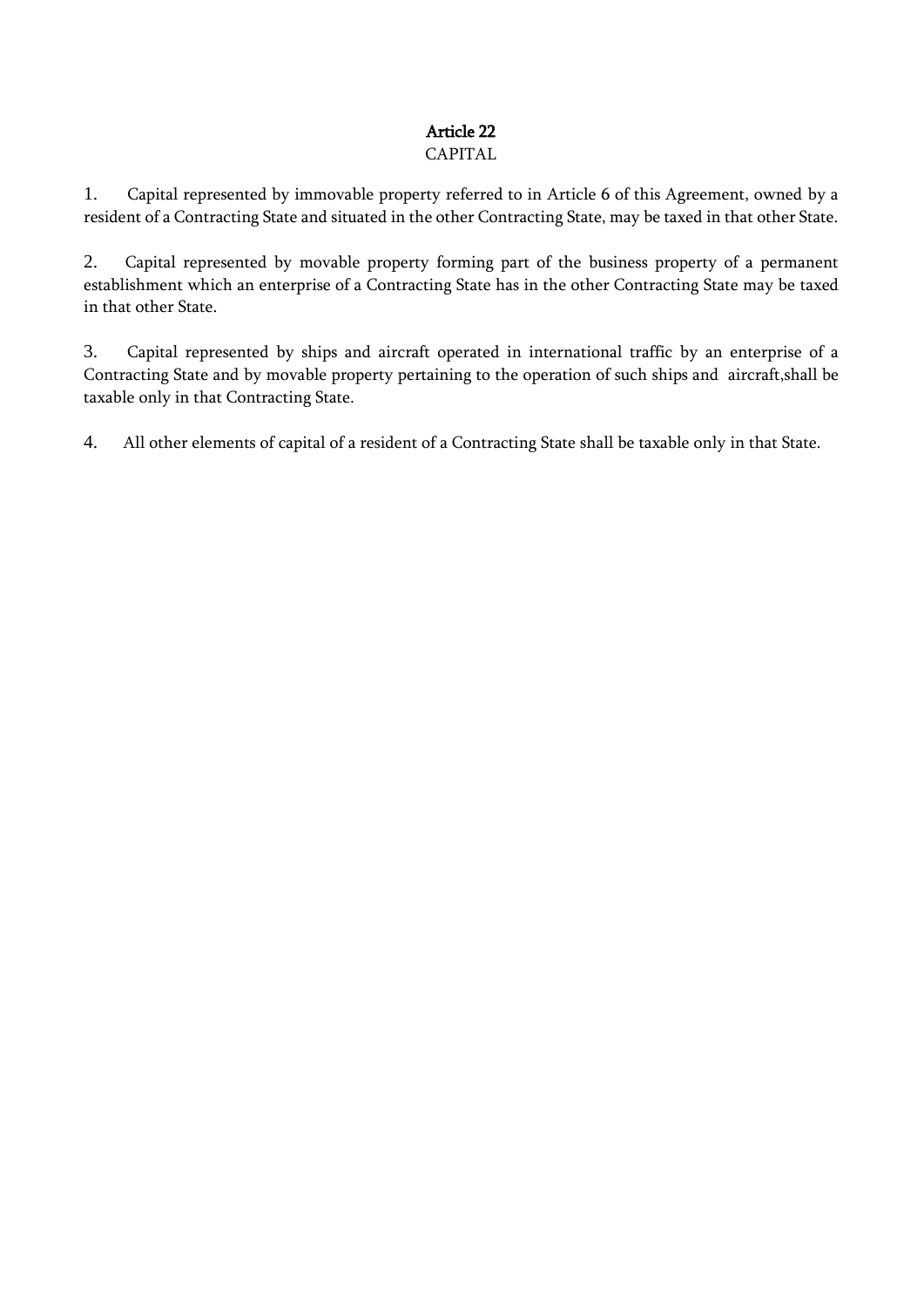#### ELIMINATION OF DOUBLE TAXATION

- 1. In the case of Georgia double taxation shall be eliminated as follows:
	- a)Where a resident of Georgia derives income or owns capital which, in accordance with the provisions of this Agreement, may be taxed in Cyprus, Georgia shall allow:
		- i) as a deduction from the tax on the income of that resident, an amount equal to the income tax paid in Cyprus;
		- ii) as a deduction from the tax on the capital of that resident, an amount equal to the capitaltax paid in Cyprus.

Such deduction in either case shall not, however, exceed the sums of the tax which would have been accrued according to the rules and rates on this income and capital effective in Georgia.

- b) Where in accordance with any provision of the Agreement income derived or capital ownedby a resident of a Georgia is exempt from tax in Georgia, Georgia may nevertheless, in calculating the amount of tax on the remaining income or capital of such resident, take into account the exempted income or capital.
- 2. In the case of Cyprus, double taxation shall be eliminated as follows:

Subject to the provisions of Cyprus tax law regarding credit for foreign tax, there shall be allowed as a credit against Cyprus tax payable in respect of any item of income derived from Georgia or capital owned in Georgia the tax paid under the laws of Georgia and in accordance with this Agreement. The credit shall not, however, exceed that part of the Cyprus tax, as computed before the credit is given, which is appropriate to such items of income or capital.

### Article 24

#### NON-DISCRIMINATION

1. Nationals of a Contracting State shall not be subjected in the other Contracting State to any taxation or any requirement connected therewith, which is other or more burdensome than the taxation and connected requirements to which nationals of that other State in the same circumstances, in particular with respect to residence, are or may be subjected. This provision shall, notwithstanding the provisions of Article 1 of this Agreement, also apply to persons who are not residents of one or both of the Contracting States.

2. Stateless persons who are residents of a Contracting State shall not be subjected in either Contracting State to any taxation or any requirement connected therewith, which is other or more burdensome than the taxation and connected requirements to which nationals of the State concerned in the same circumstances, in particular with respect to residence, are or may be subjected.

3. The taxation on a permanent establishment which an enterprise of a Contracting State has in the other Contracting State shall not be less favourably levied in that other State than the taxation levied on enterprises of that other State carrying on the same activities. This provision shall not beconstrued as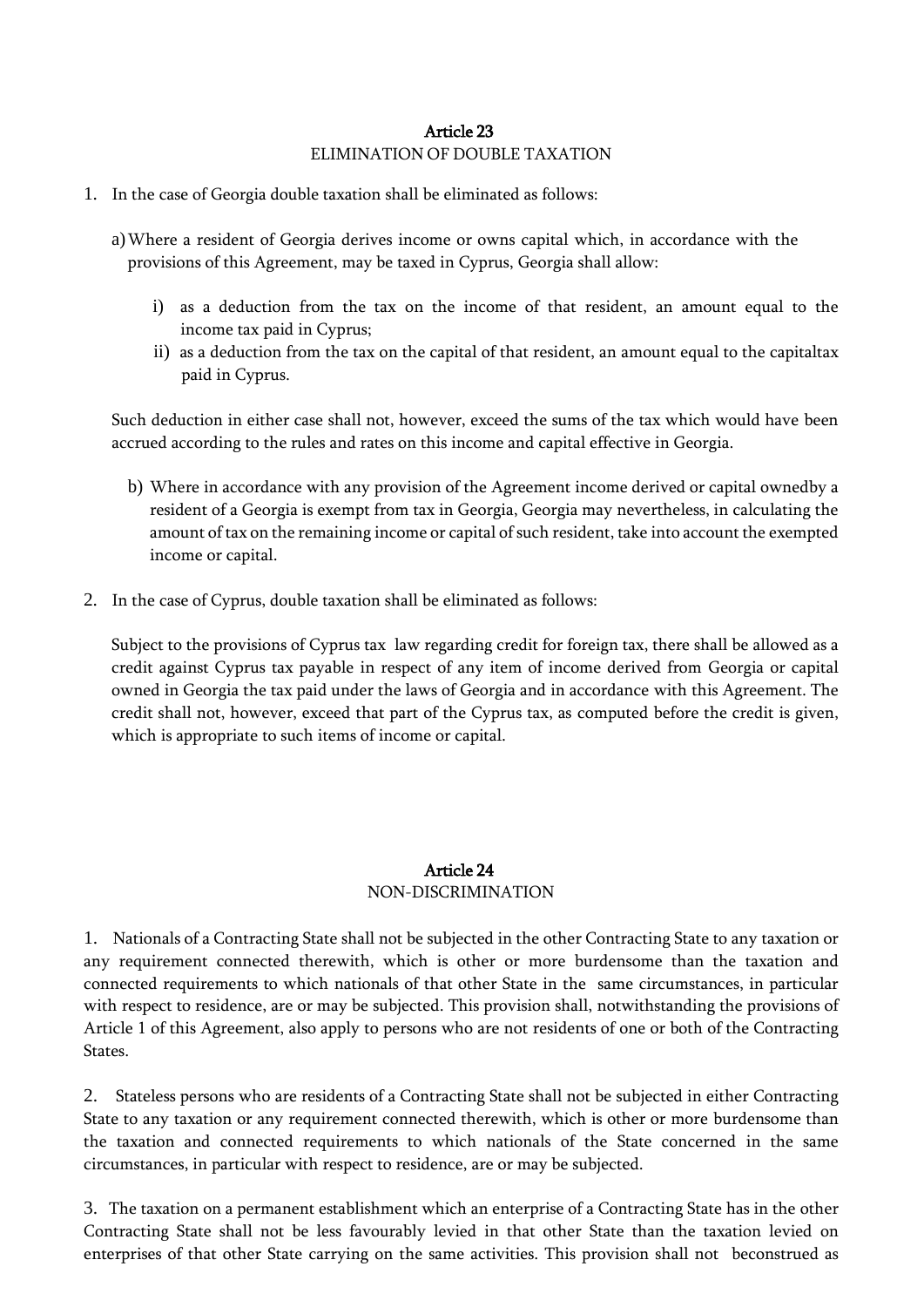obliging a Contracting State to grant to residents of the other Contracting State any personal allowances, reliefs and reductions for taxation purposes on account of civil status or family responsibilities which it grants to its own residents.

4. Except where the provisions of paragraph 1 of Article 9, paragraph 5 of Article 11, or paragraph 5of Article 12, apply, interest, royalties and other disbursements paid by an enterprise of a Contracting State to a resident of the other Contracting State shall, for the purpose of determining the taxable profits of such enterprise, be deductible under the same conditions as if they had been paid to a resident of the firstmentioned State. Similarly, any debts of an enterprise of a Contracting State to a resident of the other Contracting State shall, for the purpose of determining the taxable capital of such enterprise, be deductible under the same conditions as if they had been contracted to aresident of the first-mentioned State.

5. Enterprises of a Contracting State, the capital of which is wholly or partly owned or controlled, directly or indirectly, by one or more residents of the other Contracting State, shall not be subjected in the firstmentioned State to any taxation or any requirement connected therewith which is other or more burdensome than the taxation and connected requirements to which other similar enterprises ofthe firstmentioned State are or may be subjected.

6. The provisions of this Article shall apply to the taxes which are the subject of this Agreement.

### Article 25 MUTUAL AGREEMENT PROCEDURE

1. [REPLACED by the first sentence of paragraph 1 of Article 16 of the MLI] [Where a person considers that the actions of one or both of the Contracting States result or will result for him in taxation not in accordance with the provisions of this Agreement, he may, irrespective of the remedies provided by the domestic law of those States, present his case to the competent authority of the Contracting State of which he is a resident or, if his case comes under paragraph 1 of Article 24 of this Agreement, to that of the Contracting State of which he is anational.]

The following first sentence of paragraph 1 of Article 16 of the MLI replaces the first sentence of paragraph 1 of Article 25 of this Agreement:

### Article 16 of the MLI – Mutual Agreement Procedure

Where a person considers that the actions of one or both of the *Contracting States* result or will result for that person in taxation not in accordance with the provisions of this Agreement, that person may, irrespective of the remedies provided by the domestic law of those *Contracting States*, present the case to the competent authority of either Contracting State.

The case must be presented within three years from the first notification of the action resulting in taxation not in accordance with the provisions of this Agreement.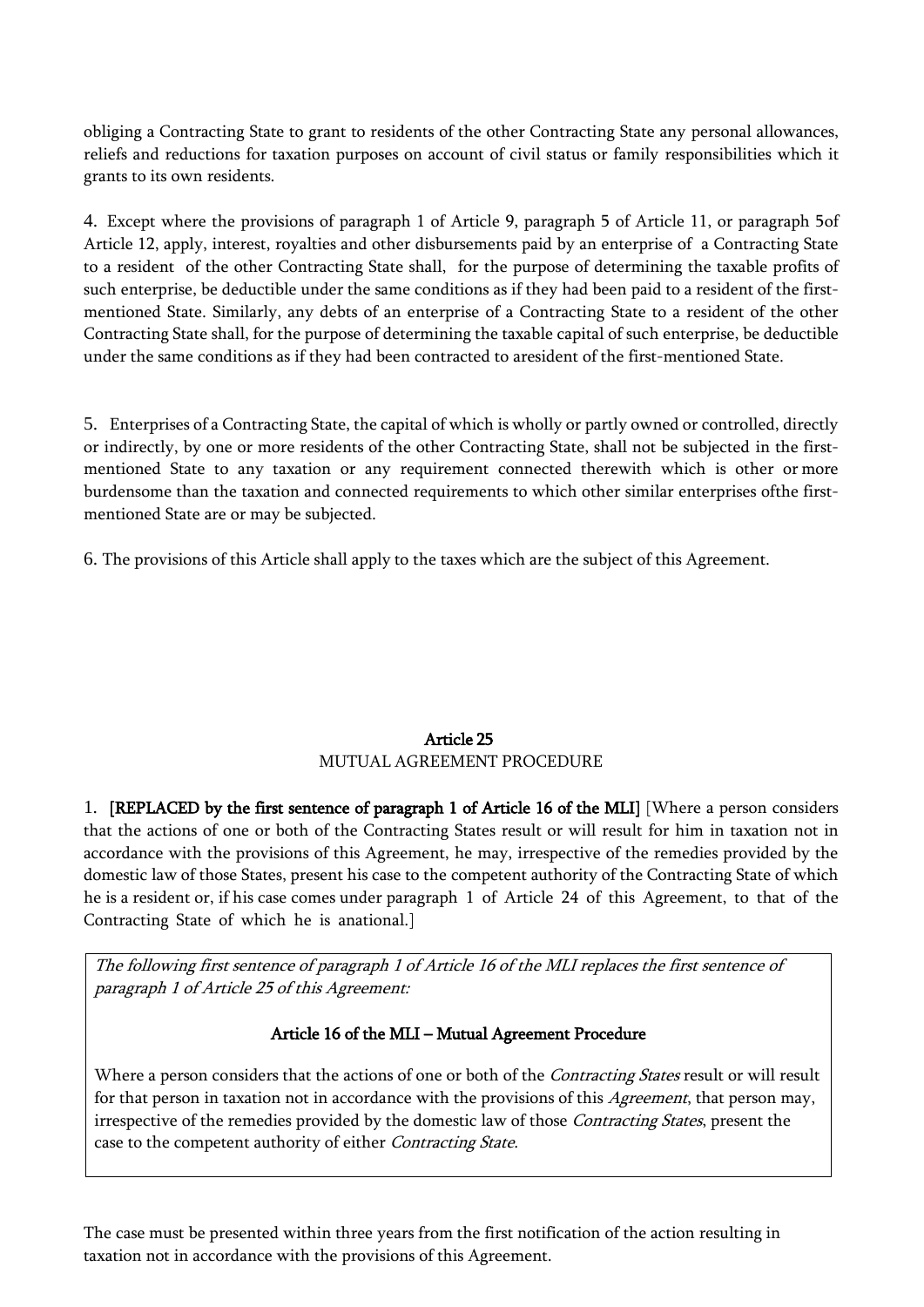2. The competent authority shall endeavour, if the objection appears to it to be justified and if it is not itself able to arrive at a satisfactory solution, to resolve the case by mutual agreement with the competent authority of the other Contracting State, with a view to the avoidance of taxation which is not in accordance with this Agreement. Any agreement reached shall be implemented notwithstanding any time limits in the domestic law of the Contracting States.

3. The competent authorities of the Contracting States shall endeavour to resolve by mutualagreement any difficulties or doubts arising as to the interpretation or application of the Agreement. They may also consult together for the elimination of double taxation in cases not provided for inthis Agreement.

4. The competent authorities of the Contracting States may communicate with each other directly, including through a joint commission consisting of themselves or their representatives, for the purpose of reaching an agreement in the sense of the preceding paragraphs of this Article.

### Article 26

### EXCHANGE OF INFORMATION

1. The competent authorities of the Contracting States shall exchange such information as is forseeably relevant for carrying out the provisions of this Agreement or to the administration or enforcement of the domestic laws concerning taxes of every kind and description imposed on behalf of the Contracting States, or of their political subdivisions or local authorities, insofar as the taxation thereunder is not contrary to the Agreement. The exchange of information is not restricted by Article1 and 2.

2. Any information received under paragraph 1 by a Contracting State shall be treated as secret in the same manner as information obtained under the domestic laws of that State and shall bedisclosed only to persons or authorities (including courts and administrative bodies) concerned with the assessment or collection of, the enforcement or prosecution in respect of, the determination of appeals in relation to the taxes referred to in paragraph 1, or the oversight of the above. Such personsor authorities shall use the information only for such purposes. They may disclose the informationin public court proceedings or in judicial decisions.

3. In no case shall the provisions of paragraph 1 and 2 be construed so as to impose on a ContractingState the obligation: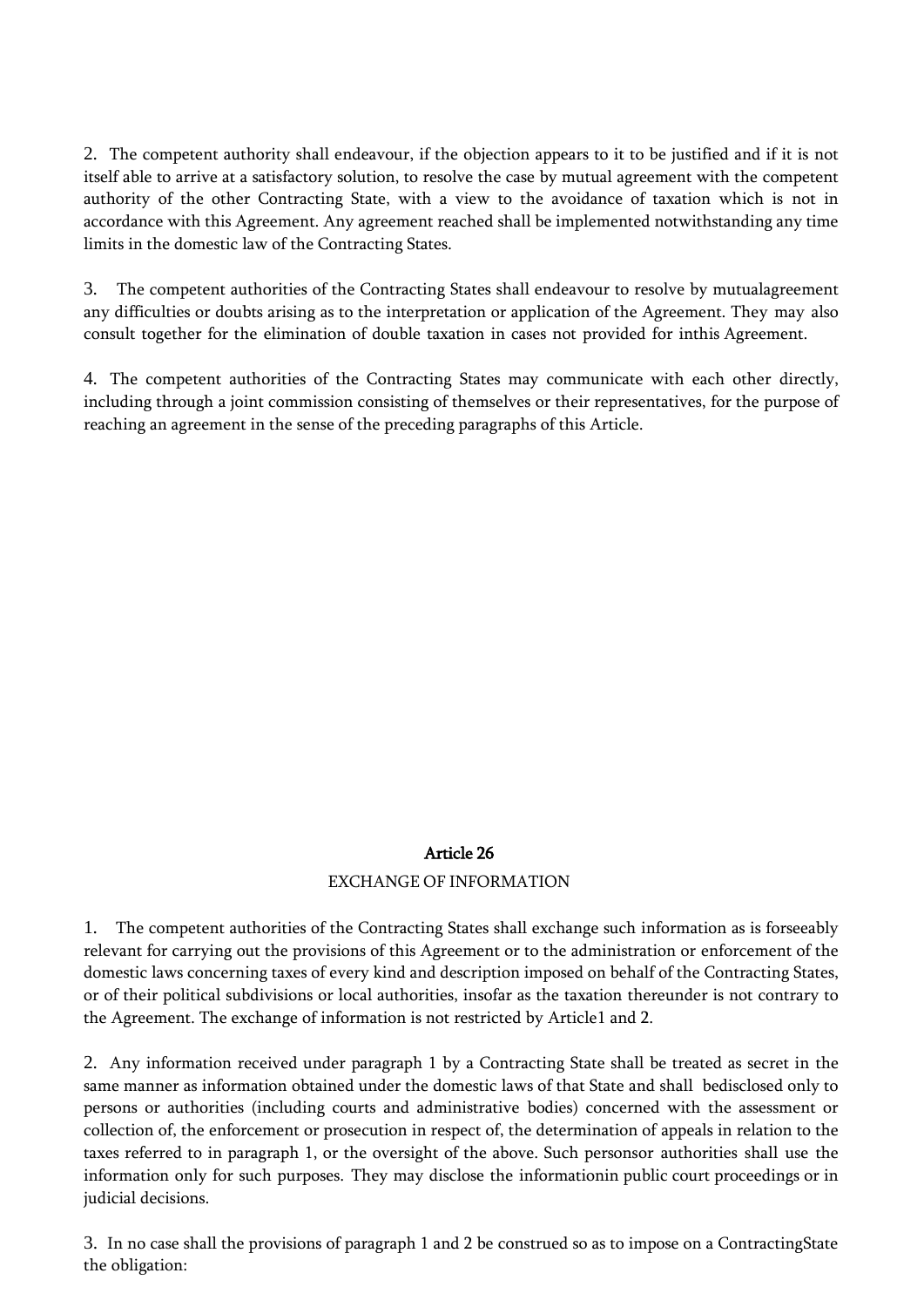- a) to carry out administrative measures at variance with the laws and administrative practiceof that or of the other Contracting State;
- b) to supply information which is not obtainable under the laws or in the normal course of the administration of that or of the other Contracting State;
- c) to supply information which would disclose any trade, business, industrial, commercial or professional secret or trade process, or information, the disclosure of which would be contrary to public policy (ordre public).

4. If information is requested by a Contracting State in accordance with this Article, the other Contracting State shall use its information gathering measures to obtain the requested information even though that other State may not need such information for its own tax purposes. The obligation contained in the preceding sentence is subject to the limitations of paragraph 3, but in no case shall such limitations be construed to permit a Contracting State to decline to supply information solely because it has no domestic interest in such information.

5. In no case shall the provisions of paragraph 3 be construed to permit a Contracting State to decline to supply information solely because the information is held by a bank, other financial institution, nominee or person acting in an agency or a fiduciary capacity or because it relates to ownership interests in a person.

### Article 27 MEMBERS OF DIPLOMATIC MISSIONS AND CONSULAR POSTS

Nothing in this Agreement shall affect the fiscal privileges of members of diplomatic missions or consular posts under the general rules of international law or under the provisions of special agreements.

The following paragraph 1 of Article 7 of the MLI applies and supersedes the provisions of this Agreement:

### Article 7 of the MLI – Prevention of Treaty Abuse

### (Principal purposes test provision)

Notwithstanding any provisions of this Agreement, a benefit under this Agreement shall not be granted in respect of an item of income or capital if it is reasonable to conclude, having regard to all relevant facts and circumstances, that obtaining that benefit was one of the principal purposes of any arrangement or transaction that resulted directly or indirectly in that benefit, unless it is established that granting that benefit in these circumstances would be in accordance with the object and purpose of the relevant provisions of this Agreement.

### Article 28

### AMENDMENTS

Upon mutual agreement of the Contracting States, amendments and additions may be introduced to this Agreement, arranged as separate Protocols and making integral parts of this Agreement. These amendments shall enter into force subject to the provisions of the Article 29 of this Agreementunless otherwise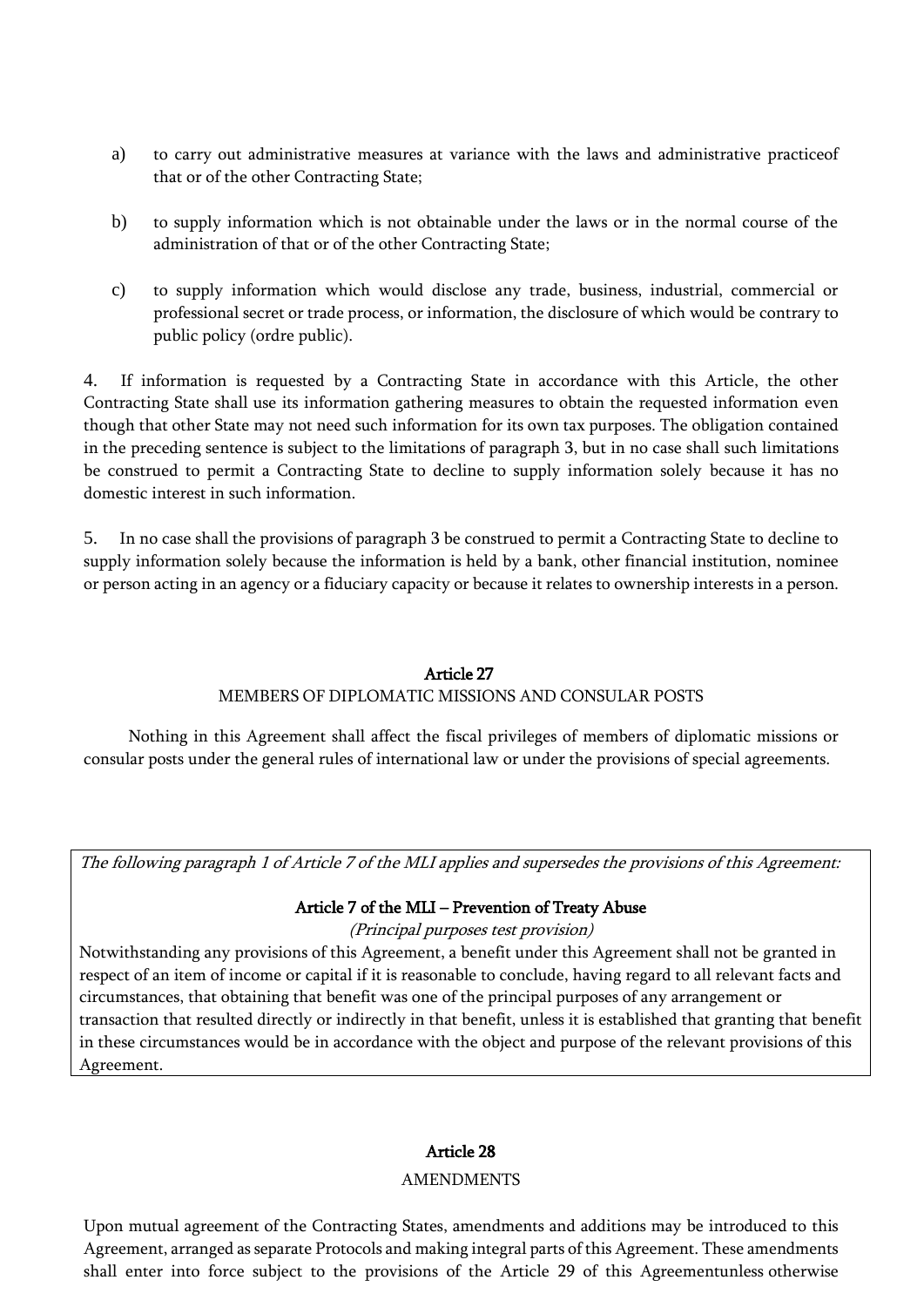agreed by the Contracting States.

### Article 29

### ENTRY INTO FORCE

1. The Contracting States shall notify each other in writing, through diplomatic channels, that the procedures required by their legislation for the entry into force of this Agreement have been complied with. The Agreement shall enter into force on the date of receipt of the later of the notifications.

- 2. The provisions of the Agreement shall have effect in both Contracting States:
	- a) with regard to taxes withheld at source in respect of income paid or credited on or after the first day of January of the calendar year next following the year in which the Agreement entersinto force; and
	- b) with regard to other taxes on income and on capital levied for any taxable year beginning on orafter the first day of January of the calendar next following the year in which the Agreement enters into force.

# Article 30 **TERMINATION**

This Agreement shall remain in force until terminated by a Contracting State. Either of the Contracting States may after the expiration of a period of five years from the date of its entry into force, terminate this Agreement, by giving written notice of termination to the other ContractingState through the diplomatic channels at least six months before the end of any calendar year. In such event the Agreement shall cease to have effect in both Contracting States:

- a) with regard to taxes withheld at source, in respect of income paid or credited on or after the first day of January of the calendar year next following the year in which the notice is given; and
- b) with regard to other taxes on income and on capital levied for any taxable years beginning after the first day of January of the calendar year next following the year in which the notice is given.

IN WITNESS WHEREOF the undersigned, duly authorized thereto, have signed this Agreement.

Done at Tbilisi on the 13th day of May 2015, in duplicate in the Georgian, Greek and English languages, all texts being equally authentic. In case of any divergence in interpretations, the English text shall prevail.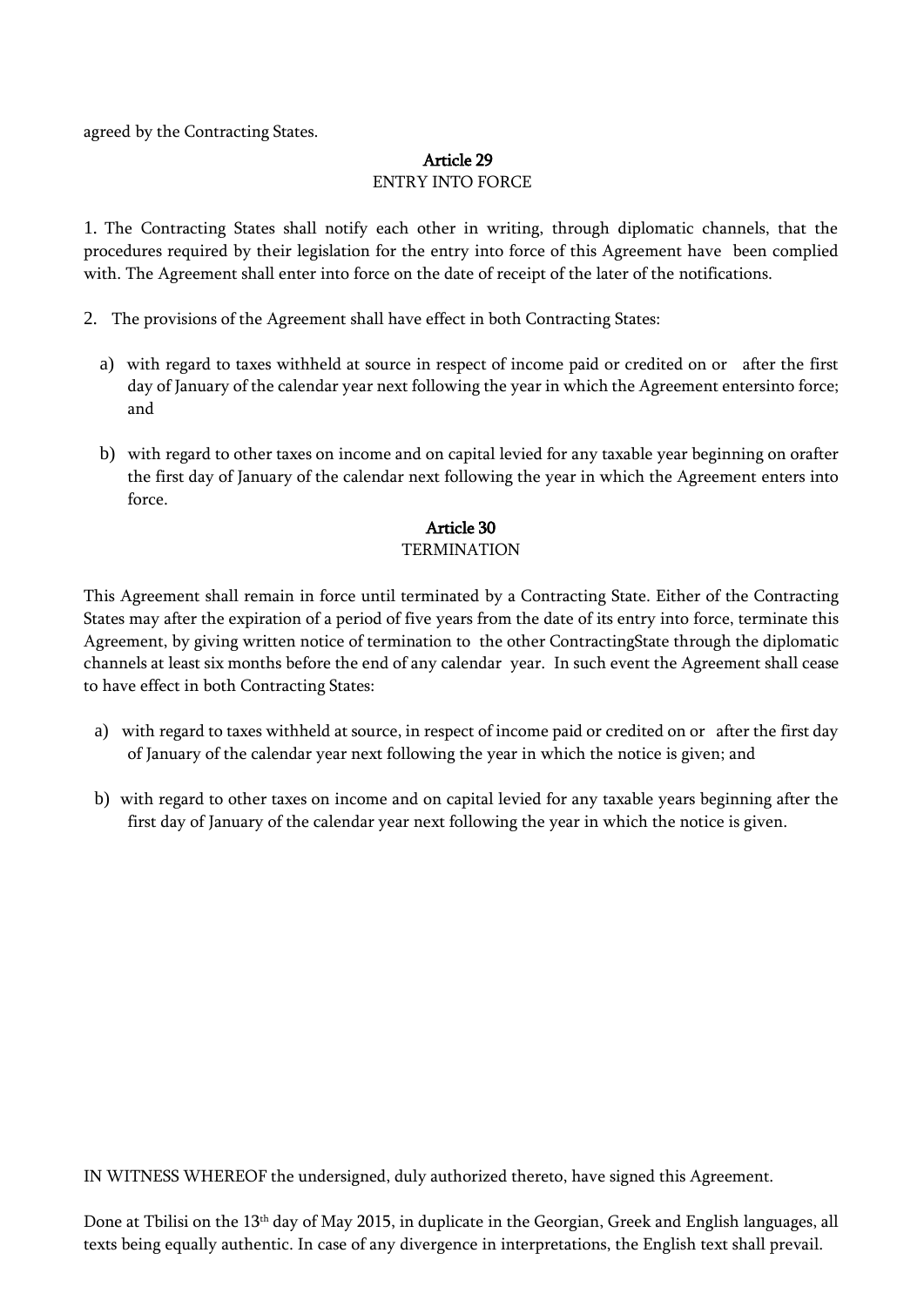Nodar Khaduri 1983 - 1994 - 1995 - 1996 - 1997 - 1998 - 1998 - 1999 - 1999 - 1999 - 1999 - 1999 - 1999 - 1999 - 1999 - 1999 - 1999 - 1999 - 1999 - 1999 - 1999 - 1999 - 1999 - 1999 - 1999 - 1999 - 1999 - 1999 - 1999 - 1999

For the Government of For the Government of Georgia Republic of Cyprus the Republic of Cyprus

Minister of Finance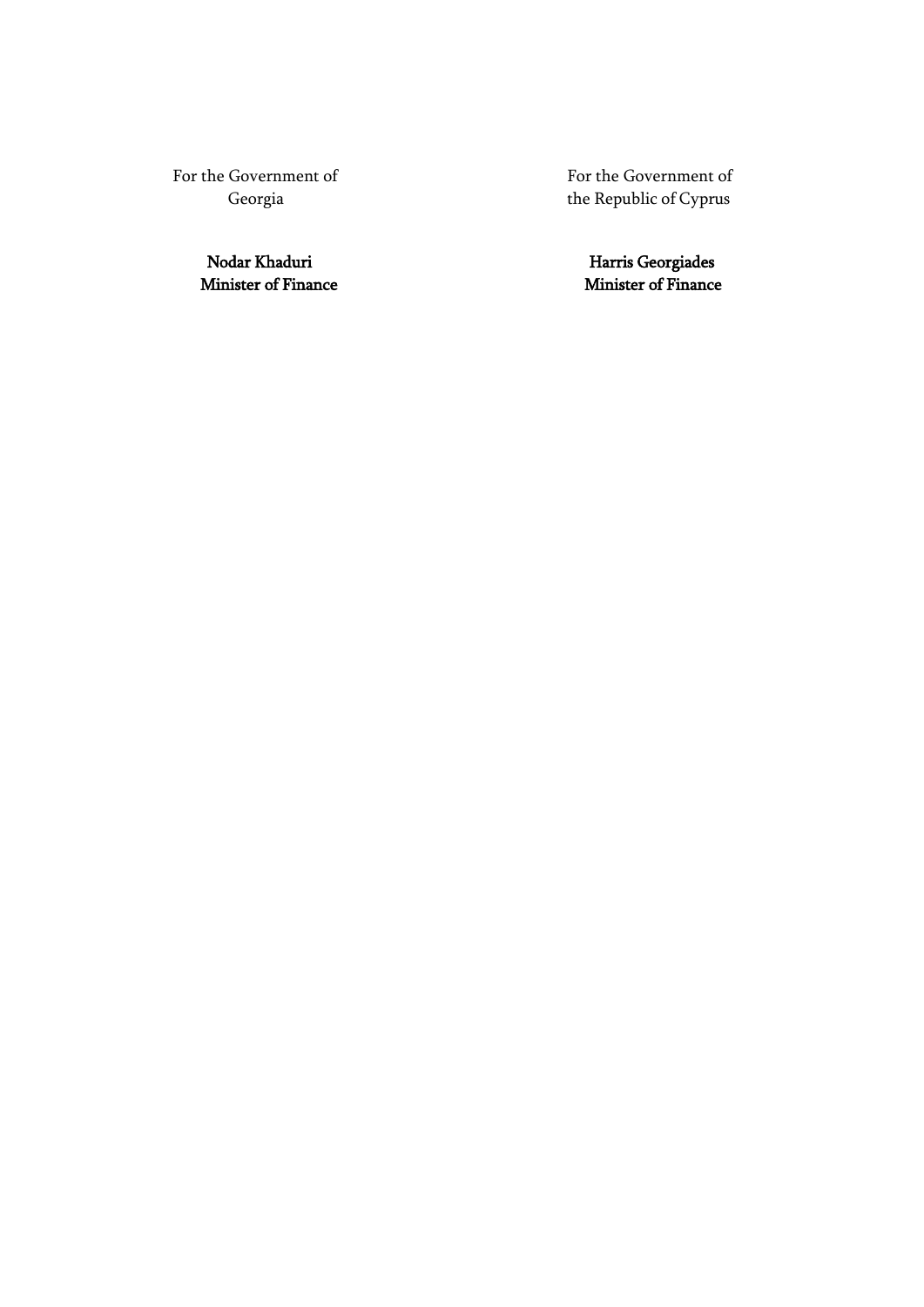### PROTOCOL

At the signing of the Agreement between the Government of Georgia and Government of the Republic of Cyprus for the Avoidance of Double Taxation and the Prevention of Fiscal Evasion with respect to Taxes on Income and on Capital, both sides have agreed that this Protocol shall form an integral part of the Agreement:-

### With reference to Article 26 "Exchange of Information":

- 1. The requesting Contracting State shall provide the following information when making a requestfor information under Article 26 to demonstrate the foreseeable relevance of the information tothe request:
	- a) the identity of the person under examination or investigation;
	- b) a statement of the information sought including its nature and the form in which the requesting Contracting State wishes to receive the information from the requested Contracting State;
	- c) the tax purpose for which the information is sought;
	- d) grounds for believing that the information requested is held in the requested Contracting State or is in the possession or control of a person within the jurisdiction of the requested Contracting State;
	- e) to extent known, the name and address of any person believed to be in possession of the requested information;
	- f) a statement that the request is in conformity with the law and administrative practices of the requesting Contracting State, that if the requested information was within the jurisdiction of the requesting Contracting State then the competent authority of the requesting Contracting State would be able to obtain the information under the lawsof the requesting Contracting State or in the normal course of administrative practice and that it is in conformity with this Agreement;
	- g) a statement that the requesting Contracting State has exhausted all means available in its own territory to obtain the information, except those that would cause excessive difficulties.
- c) Information requested by a Contracting State shall not be provided unless the requesting State has reciprocal provisions and/or applies appropriate administrative practices for the provision of the information requested.